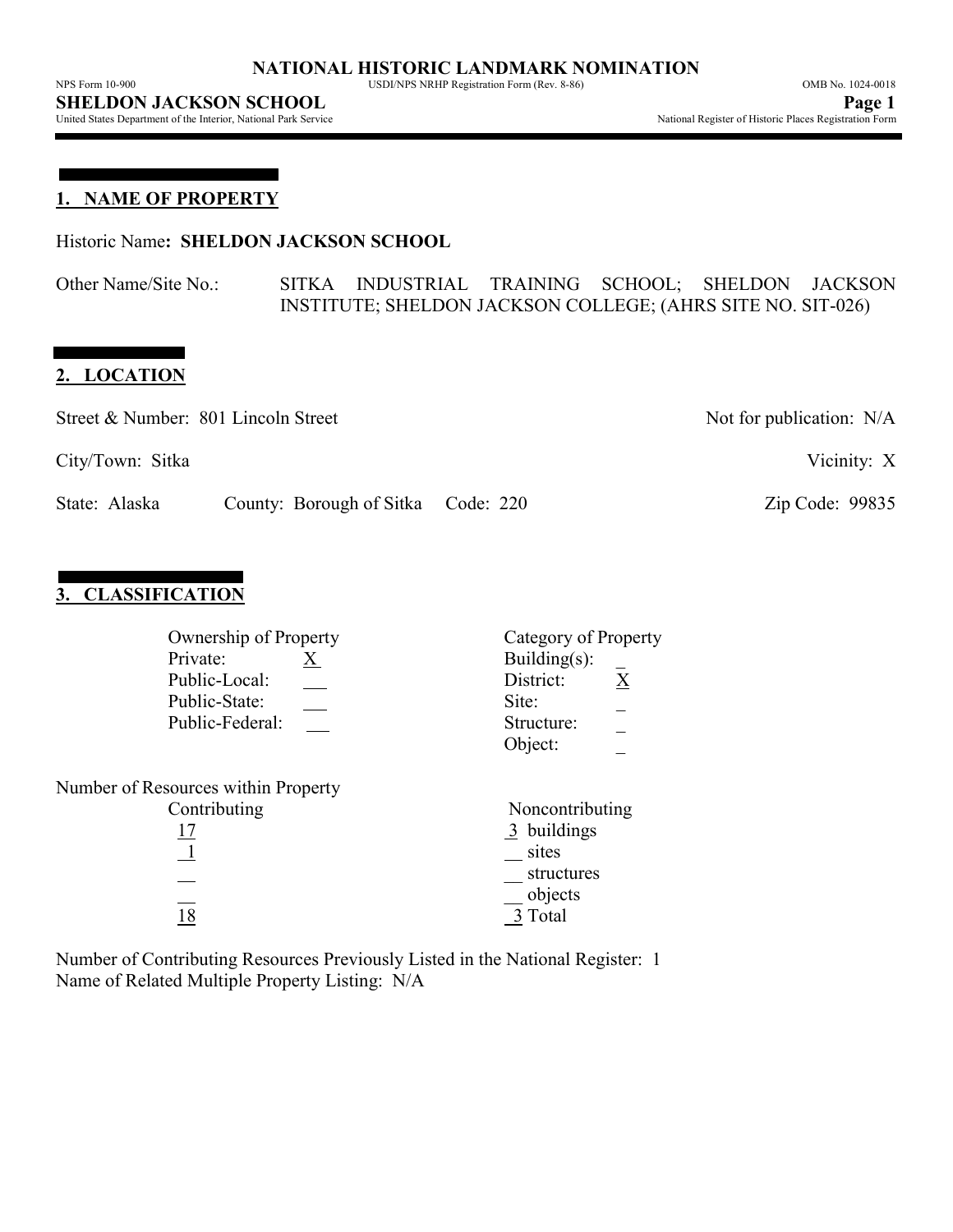NPS Form 10-900 USDI/NPS NRHP Registration Form (Rev. 8-86) OMB No. 1024-0018

United States Department of the Interior, National Park Service

## **4. STATE/FEDERAL AGENCY CERTIFICATION**

As the designated authority under the National Historic Preservation Act of 1966, as amended, I hereby certify that this incomination request for determination of eligibility meets the documentation standards for registering properties in the National Register of Historic Places and meets the procedural and professional requirements set forth in 36 CFR Part 60. In my opinion, the property \_\_\_\_ meets \_\_\_\_ does not meet the National Register Criteria.

Signature of Certifying Official Date

State or Federal Agency and Bureau

In my opinion, the property meets does not meet the National Register criteria.

Signature of Commenting of Other Official Date

State or Federal Agency and Bureau

# **5. NATIONAL PARK SERVICE CERTIFICATION**

I hereby certify that this property is:

- \_\_\_ Entered in the National Register
- Determined eligible for the National Register
- Determined not eligible for the National Register
- Removed from the National Register
- Other (explain):

Signature of Keeper Date of Action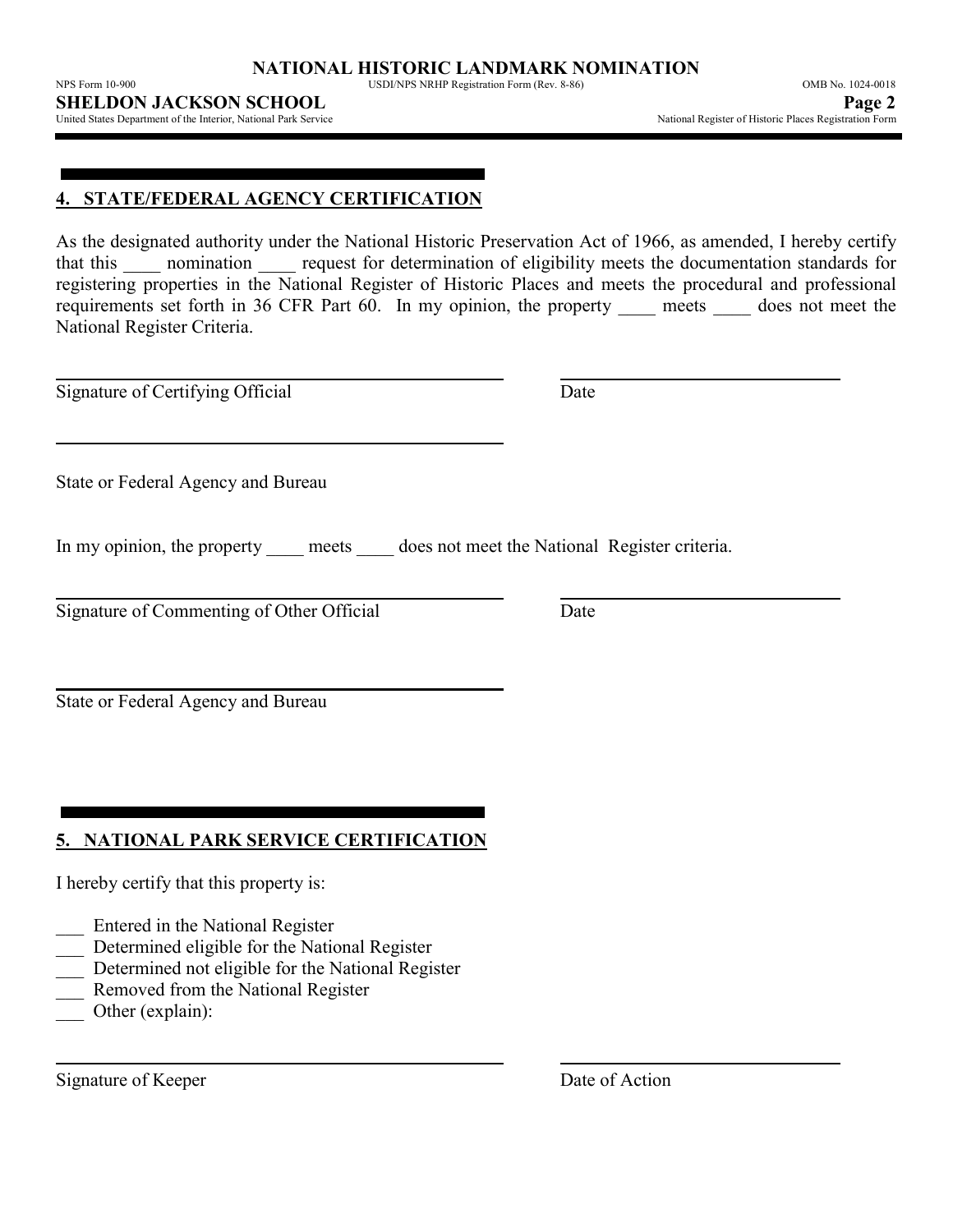United States Department of the Interior, National Park Service

## **6. FUNCTION OR USE**

Historic: EDUCATION Sub: school

Current: EDUCATION Sub: college

# **7. DESCRIPTION**

ARCHITECTURAL CLASSIFICATION: Late  $19^{th}$  & Early  $20^{th}$  Century American Movements: Craftsman

#### MATERIALS:

 Foundation: Wood, concrete Walls: Wood, shingle Roof: Wood, shingle, shake Other: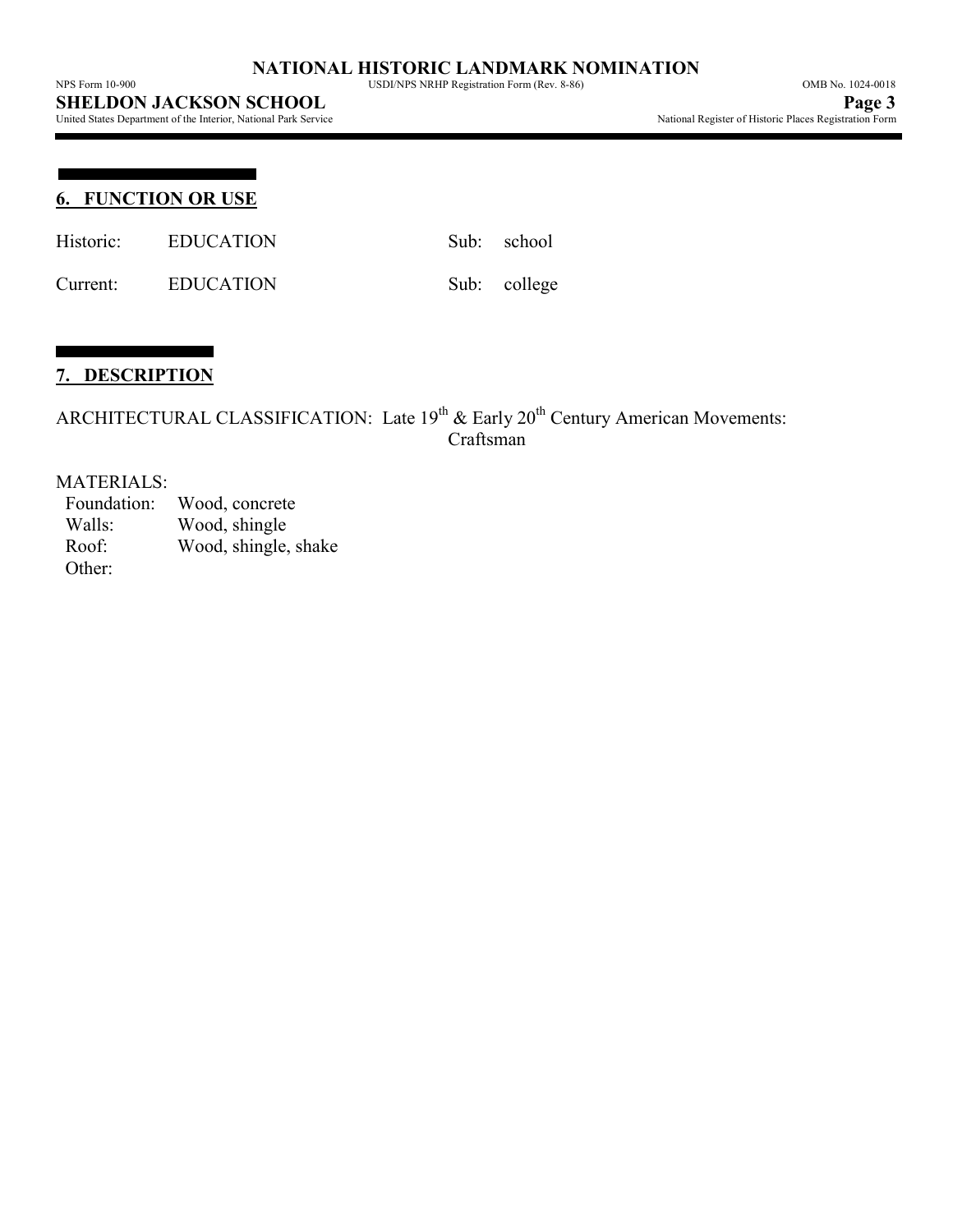## **Describe Present and Historic Physical Appearance.**

The Sheldon Jackson School, now known as Sheldon Jackson College, is located in the City and Borough of Sitka, a short distance east of downtown. Sitka is located on the west side of Baranof Island, 95 miles southwest of Juneau, in Southeast Alaska. The region has a maritime climate with heavy precipitation throughout the year and mild temperature variations. Sheldon Jackson School, built in 1910-1911, faces south to the waters of Sitka Sound at the foot of Mount Verstovia.

The Sheldon Jackson School historic district includes seventeen contributing buildings, one contributing site, and three non-contributing buildings. The core of the district consists of six Craftsmen-style two-story buildings: Stevenson Hall, North Pacific Hall, Richard H. Allen Memorial, Whitmore Hall, Fraser Hall, and the Power Plant and Laundry. These buildings are oriented around a central half-quadrangle. The Sheldon Jackson Museum and North Cottage were two pre-existing buildings that were incorporated into the 1910 campus and are contributing to the district. The Ceramics Building is directly behind North Pacific Hall. There are four contributing buildings (including North Cottage) on the west end of campus and three contributing cottages on the east end of campus. The Sage and Sawmill buildings are located on the lower southeast end of the district near the water.

In the 1870s, Presbyterian missionary Sheldon Jackson, who had founded churches in the Rocky Mountain west, arrived in southeast Alaska and began a mission at Wrangell. Jackson brought Reverend John G. Brady, who later became governor of Alaska, to start a mission in Sitka. In the late 1800s Brady staked and surveyed the land where Sheldon Jackson College now stands. The site was near the edge of town and several miles from the Indian Village located at the northwest end of Sitka. Brady favored the site because of a ditch that ran through the property, which carried water from Indian River to a sawmill along the southern coast. This plot of land was part of a wide alluvial fan delta at the mouth of the glaciated valley of the Indian River.<sup>1</sup> In its natural state, this area contains layers of muskeg, volcanic ash, glacier till, and bedrock. Local oral history maintains that a Tlingit village once occupied the site. $2$ 

In 1882, Brady transferred his claim to the Presbyterian Board of Home Missions. The following summer work crews cleared the land. By autumn workers had completed the first building, Austin Hall, a 100'x 50', two-story frame building constructed with salvaged lumber from an abandoned fish cannery at Old Sitka, the site of the Russians' first fort in the region. Austin Hall became the boys dormitory. By 1884 a log structure, measuring 130'x 50', was added to the site to house girls from the Fort Wrangell School, which had been destroyed by fire. Construction continued at the Sitka Industrial Training School until by the 1890s there were 15 buildings. In 1910, when the school decided that these facilities were no longer adequate, plans were formed for construction of the existing campus.

The New York based architectural firm of William Orr Ludlow and Charles Samuel Peabody designed the Sheldon Jackson School campus in 1910-1911. William Ludlow was born in New York on May 24, 1870. He received an engineering degree in 1888 and an architecture degree from Stevens Institute of Technology in Hoboken, New Jersey in 1892. Having a prosperous career, Ludlow is credited with designing over 400 public, commercial, and industrial buildings throughout the world. In 1909, Ludlow formed a partnership with Charles Peabody. Peabody had studied architecture at Harvard University and graduated from the Ecole

2 R.N. DeArmond, *Raven Town: aka Sitka* (Sitka: Arrowhead Press, 1993), 15.

 $\overline{a}$ 

<sup>1 &</sup>quot;City and Borough of Sitka Comprehensive Development Plan" (Prepared by the Planning Department, City and Borough of Sitka, November 1976), 8.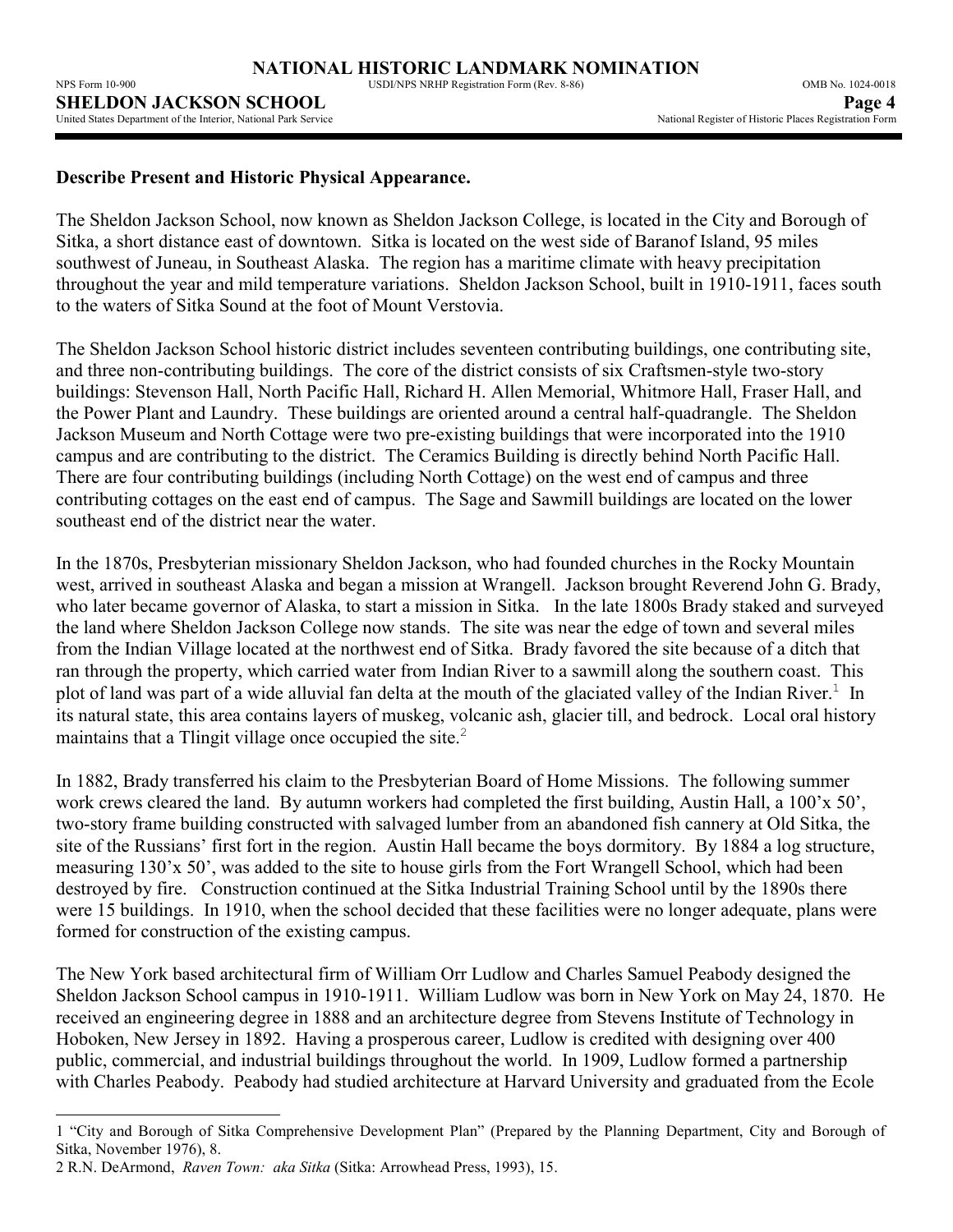| THE 9 FOLID TO -200                                             | OSDI/IN STARTH Registration Form (Rev. 0-60) | $O(N1D130.102 + 0010$                                  |
|-----------------------------------------------------------------|----------------------------------------------|--------------------------------------------------------|
| <b>SHELDON JACKSON SCHOOL</b>                                   |                                              | Page 5                                                 |
| United States Denartment of the Interior. National Park Service |                                              | National Register of Historic Places Registration Form |

des Beaux Arts, Paris, in 1908 second highest of his class. This partnership lasted until 1930 when Peabody retired. William Ludlow was very active within the Presbyterian Church, and had even served as president of the Presbyterian Brotherhood of New Jersey. Ludlow's connection with the Presbyterian Church explains in part why Ludlow and Peabody were commissioned to design the Sitka campus in 1910. Ludlow and Peabody were later commissioned to design four churches in New York for the Presbyterian Board of Home Missions.<sup>3</sup>

Ludlow and Peabody's design for the school was rather sophisticated for Alaska at the turn-of-the-century. The plan followed the design of Thomas Jefferson's University of Virginia, which is based on a concept of an academic village with one main campus building and two flanking buildings followed by other subordinate buildings oriented perpendicular to the main campus building around an open quadrangle. This formal arrangement for a college campus was a rather typical academic-style plan for Ludlow and Peabody. During their partnership, Ludlow and Peabody designed similar campuses for Peabody Teachers College (designated a National Historic Landmark in 1965), Stevens Institute of Technology, and Skidmore College. Ludlow and Peabody provided Sheldon Jackson School with a detailed construction plan that made it easier for volunteers, who came from the contiguous United States, and "practically all of the boys of the school who are large enough to handle a pick and shovel" to build the campus.<sup>4</sup>

Beginning in June of 1910, many of the old campus buildings were torn down, including Austin Hall, and the quadrangle area was graded. Three pre-existing buildings were incorporated into the new design: the Sheldon Jackson Museum (1895) located on the southeast side of the quadrangle; North Cottage (1900), then located north of Stevenson Hall; and the Pittsburgh House (1908), the superintendent's residence, located on the southwest edge of the quadrangle. The new campus buildings were completed by June 7, 1911.

Between 1911 and 1929 several new buildings, which contribute to the historic district, were added to the campus: Ceramics Building (1911), Nancy Craig Cottage (1914), Presbyterian Manse (1914), West Cottage (1915), Tillie Paul Manor (1926), Ada F. Pears Cottage (1926), Houk House (1928), and the Sage Building (1929). Little building activity took place during the 1930s. The sawmill was built in 1940 to replace the one that had burned down.

Some alterations and additions to the existing buildings took place over the next few decades. Most new buildings, outside of the historic district, were located behind the original core buildings. New construction in the district occurred in 1957 with Austin House. During the 1970s, the Roland Armstrong Administration building was constructed near the Pittsburgh House in the southwest corner of the quadrangle, and the Stratton Library was built on the southeast corner of the quadrangle. In 1985 the Pittsburgh House was demolished.

# **Present Appearance**

All of the main campus buildings of Sheldon Jackson School possess a cohesive Craftsman and Western Stick influence, with their form, fenestration, and detailing being the most distinguishing features. The architects integrated eclectic elements of both of these styles with the rustic surroundings and the formal campus plan. The characteristic Western Stick elements present in Sheldon Jackson School's principal buildings include protruding roof brackets, projecting balconies and porches, recessed entries, and wood shingle siding. Additional accents like wood vents, porch detailing, and accentuated vertical timbers emphasize the hidden

 $\overline{\phantom{a}}$ 3 Obituary of Charles S. Peabody, *New York Times*, 12 September 1935.

<sup>4 &</sup>quot;Sitka Builders," *The Thlinget*, 6 January 1910.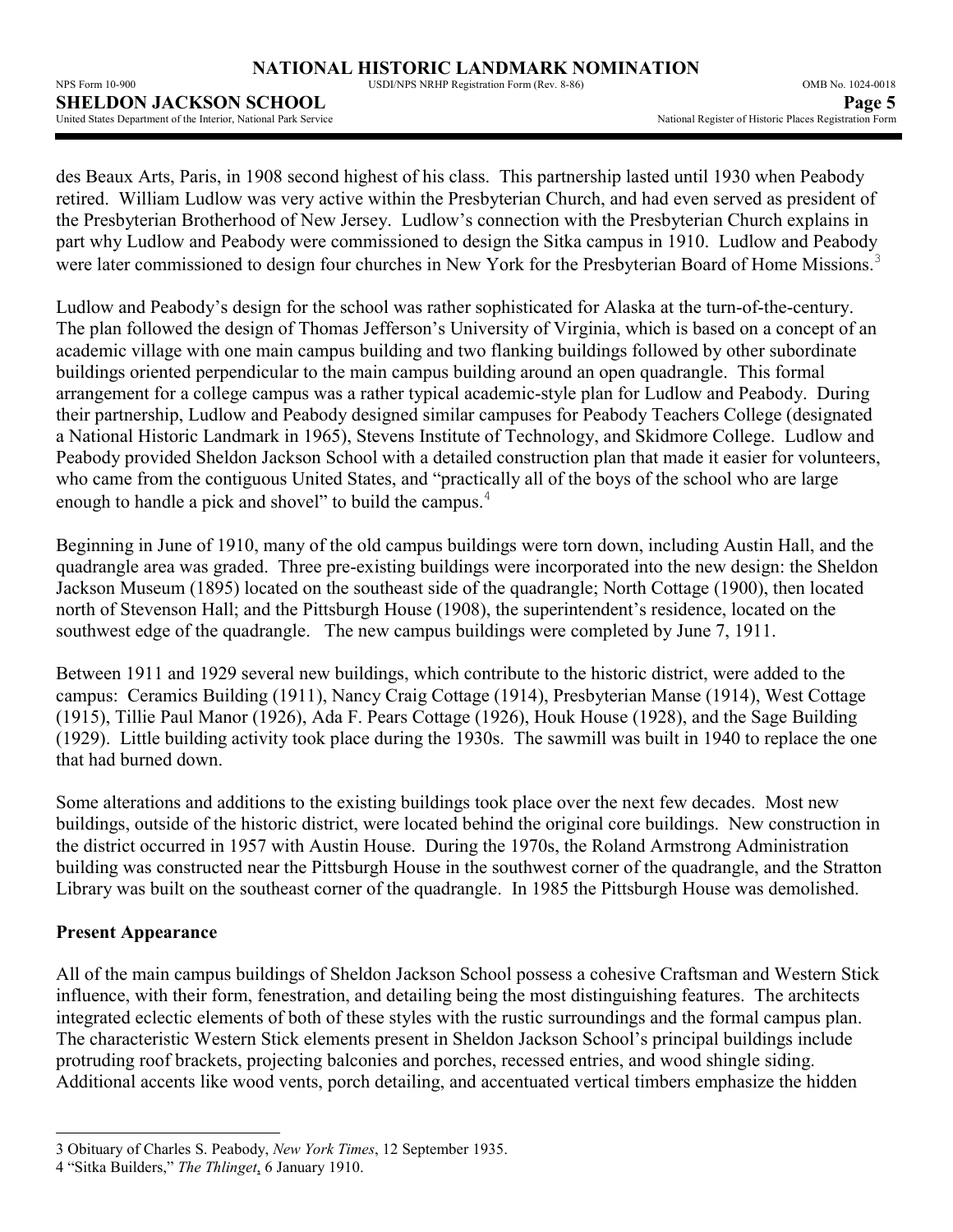$N = 100 \text{ N} = 100 \text{ N} = 100 \text{ N} = 100 \text{ N} = 100 \text{ N} = 100 \text{ N} = 100 \text{ N} = 100 \text{ N} = 100 \text{ N} = 100 \text{ N} = 100 \text{ N} = 100 \text{ N} = 100 \text{ N} = 100 \text{ N} = 100 \text{ N} = 100 \text{ N} = 100 \text{ N} = 100 \text{ N} = 100 \text{ N} = 100 \text{ N} = 100 \text{ N} = 100 \text{ N$ 

| NPS Form 10-900 -                                               | USDI/NPS NRHP Registration Form (Rev. 8-86) | <b>OMB No. 1024-0018</b>                               |
|-----------------------------------------------------------------|---------------------------------------------|--------------------------------------------------------|
| <b>SHELDON JACKSON SCHOOL</b>                                   |                                             | Page 6                                                 |
| United States Department of the Interior. National Park Service |                                             | National Register of Historic Places Registration Form |

structural elements of the buildings. Many of the buildings were originally painted or stained white, today they are brown, known as "Sheldon Jackson brown," with white trim.

Sheldon Jackson School retains a high degree of its historic architectural integrity. The feel and association of the original campus setting remains especially with the principal buildings having undergone few alterations. The quadrangle has remained an open landscaped area with two pathways that, although altered, continue the historic pattern of leading from the western and eastern edges of the campus quadrangle to the flagpole in the center. The removal of Pittsburgh House marks the only significant change to the campus plan.

As a group, the cottages, Houk House and Tillie Paul Manor, still maintain their integrity through their original setting, size, and significant architectural characteristics. Most of these buildings have replaced some of their historic double-hung window openings with contemporary windows, which are considered reversible. In fact, the most common alteration in the historic district has been the replacement of some of the historic cottage windows.

## **Contributing Buildings**

**1. Stevenson Hall (AHRS No. SIT-00217)**: Part of the original Ludlow and Peabody plan, Stevenson Hall was constructed in 1910-1911 to function as the young girls' dormitory on the west side of the central quadrangle. The hall is named after Mrs. Caroline Stevenson, who served for years as the Synodical president for California and donated money for the hall's construction. The rectangular-shaped building, which rises two stories to the eaves, measures 36' x 72' and has an area of 6,001 square feet. The first floor bay, located on the west elevation, measures 18' x 14', while the second floor bay on the east elevation measures 13' x 19'. The east bay, located at the north end of the building, fronts the quadrangle and forms an open porch. The porch is framed by dark brown, heavy timber columns on the first floor and provides an enclosed room on the second floor. This main campus building possesses the character of Sheldon Jackson School's main buildings with first-floor shingles and contrasting second-floor board-and-batten siding, as well as a steep pitch jerkinhead gable roof covered with composite shingles and two louvered-triangular dormers. All windows are double hung; on the first floor they are nine-over-nine sash windows painted white, while on the second floor they are six-over-six sash windows painted brown. Stevenson Hall sits on a raised concrete foundation. The lobby, symmetrically located on the north end corner of the building and facing the quad, is a significant interior space. The lobby includes the original stairs, balustrades and trim that remain under layers of paint. Originally, Stevenson Hall was designed to house 32 young women. The west bay was added in 1923. Through interior remodeling during 1952 and 1971, the large dormitory room was divided into smaller rooms, which now open onto a central corridor. Today, the building houses college offices on the first floor and volunteers on the second.

**2. North Pacific Hall (AHRS No. SIT-00218)**: Part of the original 1910-1911 plan, North Pacific Hall was designed as a dormitory for the older girls, with a maximum capacity of thirty-eight. A dining room was originally located in the building, where staff and students could gather for the evening meal. The North Pacific Mission Board secured funds for the construction of the building. This rectangular-shaped, frame building is located at the northwest corner of the campus green. It measures 36' x 119' with a central porch recessed 24' x 10' on the first floor of the main south façade. A hipped gable covers the main building with projecting louvered-triangular dormers on the east and west facades. In 1952 the original concrete front porch was removed and replaced in kind. The lobby, centered on the facade, is a significant interior space with the original stairs, balustrades and trim remaining under the paint layers. Like the other main campus buildings, North Pacific Hall is covered in wooden shingles from ground to windowsill level on the second floor and with vertical white board-and-batten siding covering the second floor. The south façade, which faces the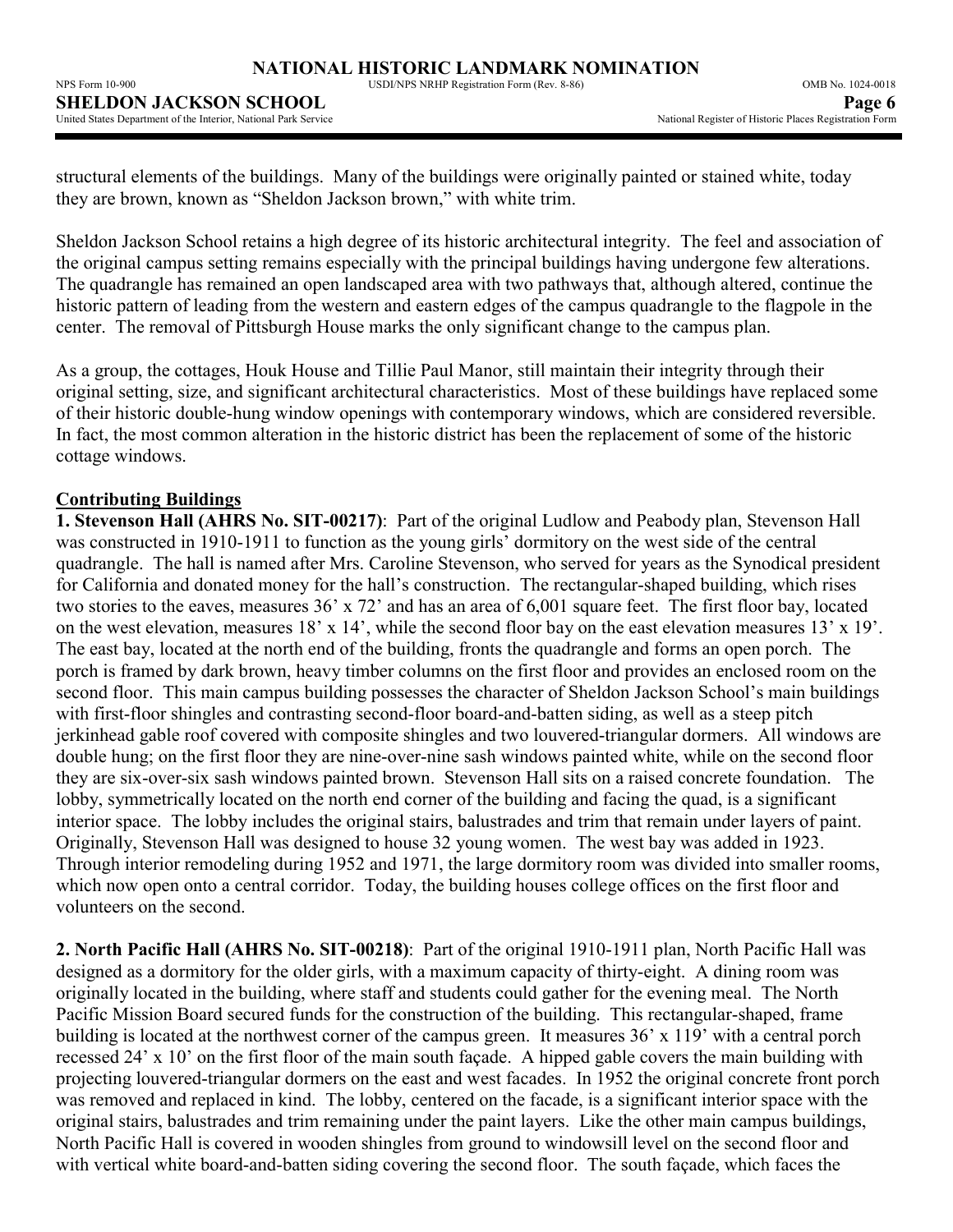**SHELDON JACKSON SCHOOL**<br>
United States Department of the Interior, National Park Service **Page 7**<br>
Page 7 Mational Register of Historic Places Registration Form United States Department of the Interior, National Park Service

central quadrangle is pierced by ten twelve-over-twelve sash windows, two four-over-four sash windows, a pair of French doors, and a fourteen-light transom window on the first floor. Thirteen six-over-six sash windows and two four-over-four sash windows, in addition to three louvered windows in the gable pierce the second floor of this same façade. The east façade contains a central gable entry and door with handicap access along with a metal fire escape from the second story central doorway. The west façade has a wooden fire escape and a central porch with a door on the first floor and another door on the second floor opening onto a fire escape. The composite shingle roof is pierced with a louvered triangular dormer on the east and west facade. Today the building houses college students during the school year and elder hostel groups in the summer.

**3. Ceramics Building (AHRS No. SIT-00553)**:Although not part of the original Ludlow and Peabody plan, this one-story, rectangular-shaped, structure was built in 1911. The building functioned as a cooperative commissary for teachers and staff. Today it is used as the ceramic's studio with a kiln shed to the rear. Located directly behind North Pacific Hall, this rectangular-shaped building is sheathed with brown asphalt shingles, like most of the campus buildings, and has a gable roof. The building is irregularly fenestrated with a recessed set of double doors and a few three-light windows to provide ventilation on the south elevation.

**4. Richard H. Allen Memorial Building (AHRS No. SIT-00216)** : Designed by Ludlow and Peabody in 1910-1911 as the main campus building, it was named in memory of Richard Allen of Chatham, New Jersey, whose wife was a member of the Women's Board of Home Missions. Mrs. Allen solicited contributions in memory of her husband who had been an avid supporter of the work at the Sitka Training School. This frame building is two stories with a full attic. The building has a "T"-shaped plan, with an area of 9,944 square feet. The roof is a steep pitched jerkinhead gable roof with composite shingles; the original wood shingles remain underneath. There is a cupola at the intersection of the gables. The building is covered with brown wooden shingles from ground to the windowsills of the second-floor windows. From the second-floor windowsills to the roofline is vertical, white board-and-batten siding, with brown trim around the windows and brown wood vents and roof brackets. Wood balconies originally existed on the east and west elevations, but later were removed. The interior first floor focuses around the major, multi-use space – the auditorium. The auditorium is a large room facing a stage on the north end. Eight clerestory windows provide natural light from the east and west sides of the room. The original main entry was from the south. The auditorium was historically surrounded on the south, east and west sides by an open arcade which was enclosed between 1950 and 1972. Prior to the enclosure three double-hung twelve-over-twelve sash windows were on each side of the double doors and three vertical six-light casement windows were above the doors. After the enclosure, the entrance changed from a single central position to the multiple entries on the east and west corners of the south façade and the window pattern changed. One double-hung twelve-over-twelve-pane window was placed on each side of the three six-light casement windows in the center bay. The same types of windows are used in the enclosure of the walkway, which contributes to the integrity of the building. The second floor shows little evidence of alteration from the original floor plans. Four classrooms existed in each corner and an office between the smaller two on the northern side made up the second floor. A movable chalkboard divides the classrooms on the southern side of the building. Originally, the chalkboards could be raised into the attic via a pulley system, located in the attic and counterweighted by sand-filled oaken barrels. This system is no longer operational. This building was originally designed for classrooms and physical training. The Allen Memorial Building differs from the other large Sheldon Jackson School buildings because of its heavy timber construction and non-bearing exterior wall configurations. By 1927, the school was using the Allen Memorial

Building for assemblies, which is why this building is known as Allen Auditorium. In 1991, the school stopped using the building. Currently, the building is being rehabilitated.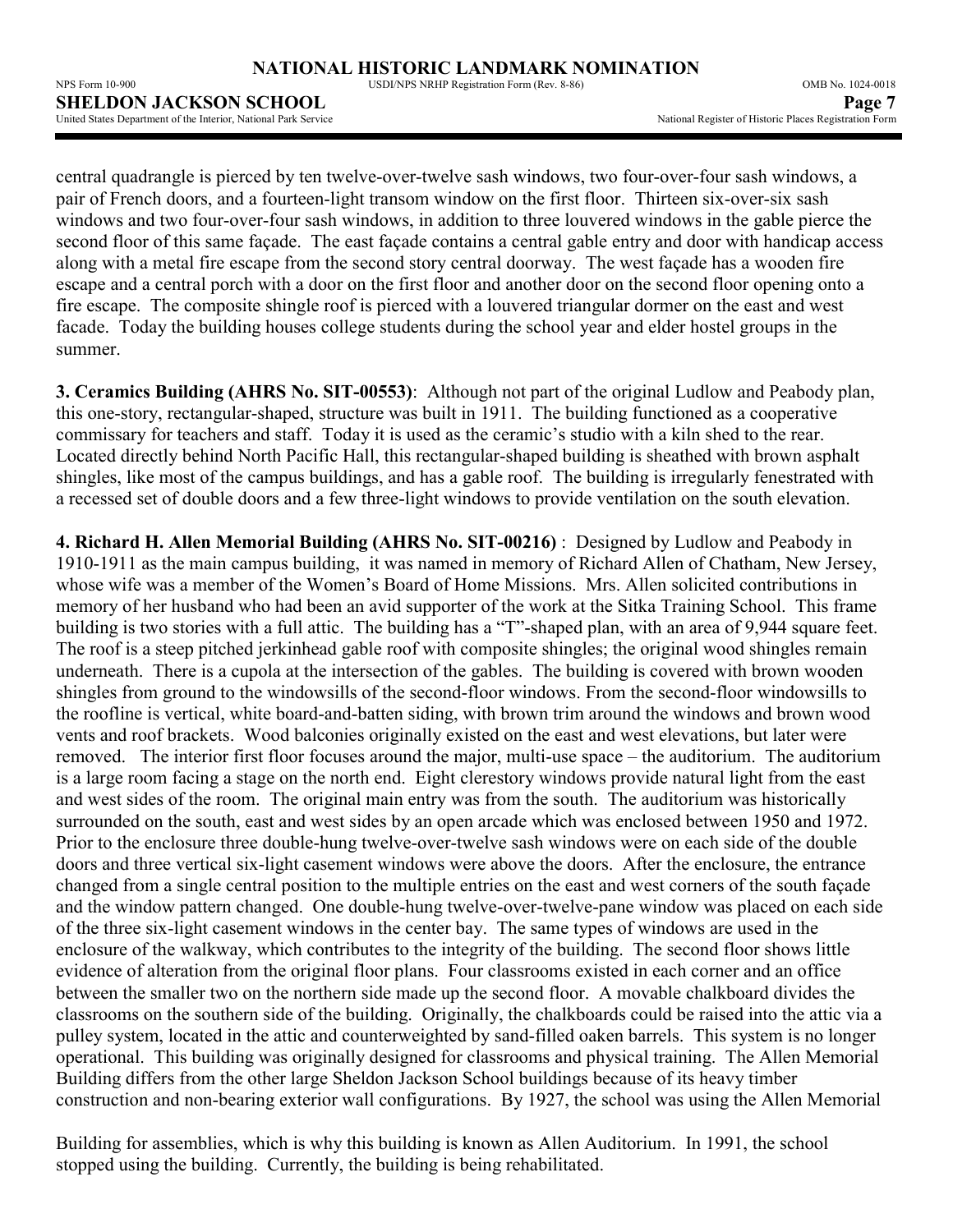NPS Form 10-900 USDI/NPS NRHP Registration Form (Rev. 8-86) OMB No. 1024-0018

**5. Whitmore Hall/Home Missions Hall (AHRS No. SIT-00219):** Included in the Ludlow and Peabody plan, Whitmore Hall was originally the dormitory for the older boys and is almost identical to that of North Pacific Hall, except that it is five feet shorter in width and depth. It was named Home Missions Monthly Hall in recognition of the activity of the magazine of that name, which secured special subscriptions for construction of this dormitory. In 1974 the name was changed to Whitmore Hall to honor Gladys Whitmore, who taught science at Sheldon Jackson High School from 1939-1975, and served as the high school president from 1942- 1957. This is a rectangular-shaped, two-story frame building with an area of 7,636 square feet. Whitmore Hall is southeast of the Allen Memorial Building on the central quadrangle and measures 31' x 114' with a central recessed porch on the south elevation, much like the one on North Pacific Hall. In 1948 a one-story bay, measuring 20' x 13', was added to the back (north) side and center of the building. This addition marked the first time in Sitka that concrete block was used, which was manufactured on the campus with a hand block-making machine.<sup>5</sup> This expansion provided bathroom facilities and office space for the school nurse. The roof is a steep pitched-hipped roof sheathed with composite shingles with an 8:12 slope and a partially sloped roof abutting the main roof above the central entryway. There is a louvered triangular dormer piercing the east and west facade. The first floor consists of double-hung twelve-over-twelve sash windows. The second floor has six-over-six sash windows. The lobby, centered on the facade, is a significant interior space with the original stairs, balustrades and trim remaining under the paint layers. Today Whitmore Hall houses the college's admissions office and provides short-term housing.

**6. Power Plant and Laundry Building (AHRS No. SIT-00221)**: Located at the northeast corner of the central quadrangle between Whitmore Hall and Fraser Hall, this building was also part of the Ludlow and Peabody plan of 1910-1911. It was uniquely designed to centrally locate production of steam and hot water for the campus. This one and one-half story, T-shaped structure housed the power plant in one portion of the building and the laundry in the other, with a total area of 1,088 square feet. This created an interesting combination of building elements to centralize production and use of steam and hot water for heating campus buildings and providing quantities of hot water and steam for laundry purposes. The laundry segment is covered by a one-story medium hip roof that is ventilated by a series of three louvered triangular dormers along each long surface, with an additional dormer on the end surface. The power plant section, which runs across the end of the laundry section, is capped by a hipped gable roof, out of which rises a massive concrete chimney. The Power Plant portion with its dominant chimney is open to the basement and measures 34' x 32' with the chimney rising 60' from foundation to the top of the smokestack. The Laundry measures 28' x 46' and is only one-story with a loft area above. The primary fenestration of this building follows a regular pattern of six-over-six sash windows and sets of double doors, providing access to both portions of the structure. Three six-over-six sash windows on each gable side pierce the second floor of the Power Plant. Against the north facade of the Power Plant portion is a low one-half story shed for coal storage. The building has undergone very little interior modifications. The concept of heating all campus buildings from one source was innovative at the time. It was being tried in row-house developments in eastern cities but was unique in a campus setting of fully detached buildings. Today the unit is still used for laundry facilities and it distributes steam from a power plant, located outside of the historic district, to Sweetland Hall, Caroline Yaw Chapel, Yaw Building, Kellogg Hall, and all the buildings on the central quadrangle.

**7. Fraser Hall (AHRS No. SIT-00220)**: Fraser Hall, on the east side of the campus quadrangle, is part of the original 1910-1911 plan. It is identical to Stevenson Hall (though it lacks the Stevenson Hall's western bay), creating a balanced composition across the campus green. This building was designed to house up to 28 of the

 $\overline{a}$ 5 Pat Roppel, "The Buildings on Sheldon Jackson College Campus." Sheldon Jackson School Archives, 1988, 24.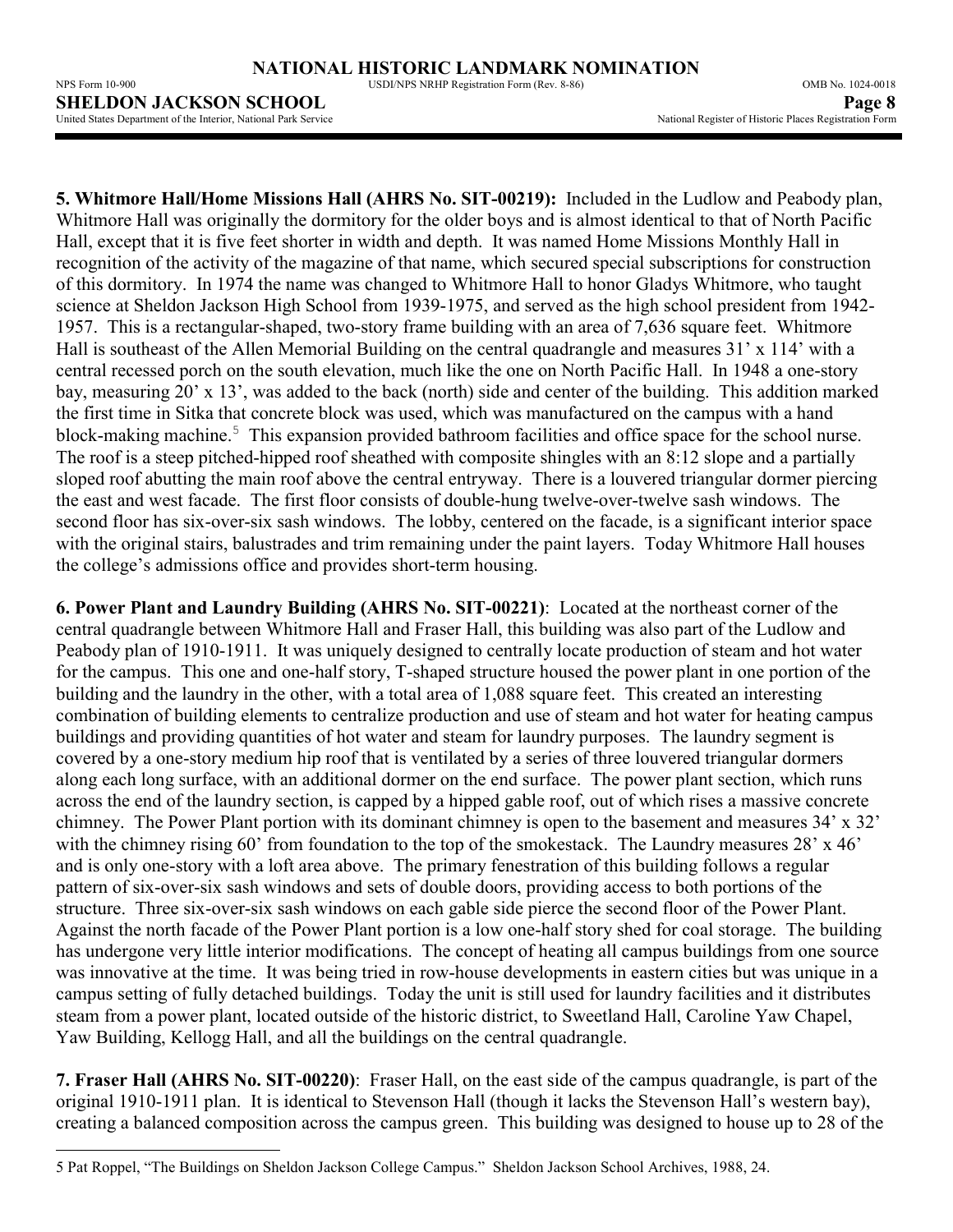NPS Form 10-900 USDI/NPS NRHP Registration Form (Rev. 8-86) OMB No. 1024-0018 **SHELDON JACKSON SCHOOL**<br>
United States Department of the Interior, National Park Service **Page 9**<br>
National Register of Historic Places Registration Form United States Department of the Interior, National Park Service

youngest boys on campus. Interior remodeling efforts since the 1950s have created classrooms and faculty offices. This building was named for Thomas Fraser with the Women's Board of Home Missions in California. Thomas Fraser was also well known in the Home Missions programs on the Pacific Coast, and helped to organize nearly 100 churches.

**8. Sheldon Jackson Museum (AHRS No. SIT-007):** The original museum was a simple wood-frame building constructed in 1889 to house the artifacts of the Society of Alaskan Natural History and Ethnology, founded by Sheldon Jackson the previous year. In 1895 the wooden structure was replaced by an octagonal concrete building that measured 67 feet in diameter. The building, designed by a Boston architect, John J. Smith, was the first concrete building in Alaska. Concrete was chosen to protect the collection from damage by fire, and the building's spacious, circular interior allowed easy circulation past museum displays. Sheldon Jackson Museum was listed in the National Register of Historic Places in 1972. Sheldon Jackson College operated the museum until the State of Alaska acquired it in 1983. The museum was rehabilitated between 1984-1985. Improvements to the building were done to incorporate environmental and seismic upgrades. The original unreinforced concrete walls with the exterior "ashlar" stone patterning, were reinforced at the interior with a gunite reinforced concrete shell, insulated, and then covered with gypsum board. A new steel roof structure was added that protects the original wood roof. The museum interior color was returned to its original light pink or salmon color. At this time, an L-shape addition was added to the back (east) side of the original building to serve as the main museum entryway with handicap accessibility, and to provide curatorial and office spaces. The one-story addition consists of plaster exterior wall surfaces, wood shingle roofs, and a banding of high horizontal windows which provide interior light. The addition does not mimic the historic features of the original building, although the shingle roofs and the dark brown exterior paint makes it sympathetic with the museum and other campus buildings.

**9. West Cottage (AHRS No. SIT-00251)**: This one and a half-story frame structure was built in 1915. West Cottage was built along the western boundary of campus and is located at the top of a small hill to the west of Jeff Davis Street. The cottage is set upon a reinforced concrete basement foundation floor. It appears to have been built originally as a square building, approximately 25' to a side, with a medium hip roof, very much in the conformity with the rooflines of many Sitka cottages of that period. During the 1960s, the back (north) side of this building was extended 19'6", altering the shape of the building to a flat "L", enlarging the structure to 1,455 square feet. At that same time, the rear surface of the four roof surfaces was extended to create a roof that is hipped at the front (south) end and a gable at the back (north) end. A fenestrated gable in the front roof lights the attic level of the house and provides a view of the harbor and sea. Flanking the entry on either side are two contemporary fixed thermal insulated unit windows, which replaced the historic double-hung windows. While the historic window openings on each façade have been maintained, many now consist of modern windows. Despite the use of modern windows, the integrity of the building design and its function remain. When originally built, the cottage was used as a practice cottage to instruct young girls in domestic sciences. Today it is a private residence.

**10. Houk House/Lottie Hapgood Practice Cottage (AHRS No. SIT-00223)**: The original cottage on this site was built in 1918 by the boys of the manual training department as a home economics training cottage for female students. The building was named for Lottie Hapgood who significantly contributed to the building's construction. This cottage burned in 1926. By October 1928 a similar building was constructed on the same site and named Houk House for Cora Mae Houk. Located on the west side of Jeff Davis Street, Houk House is an adaptation of a Dutch colonial design, with an area of 2,080 square feet. In November 1930, the carpentry staff completed a one-story addition to Houk House so that all domestic sciences could be housed in one building. Houk's main (east) facade has a central gable entry with a fifteen-light door flanked by a three-light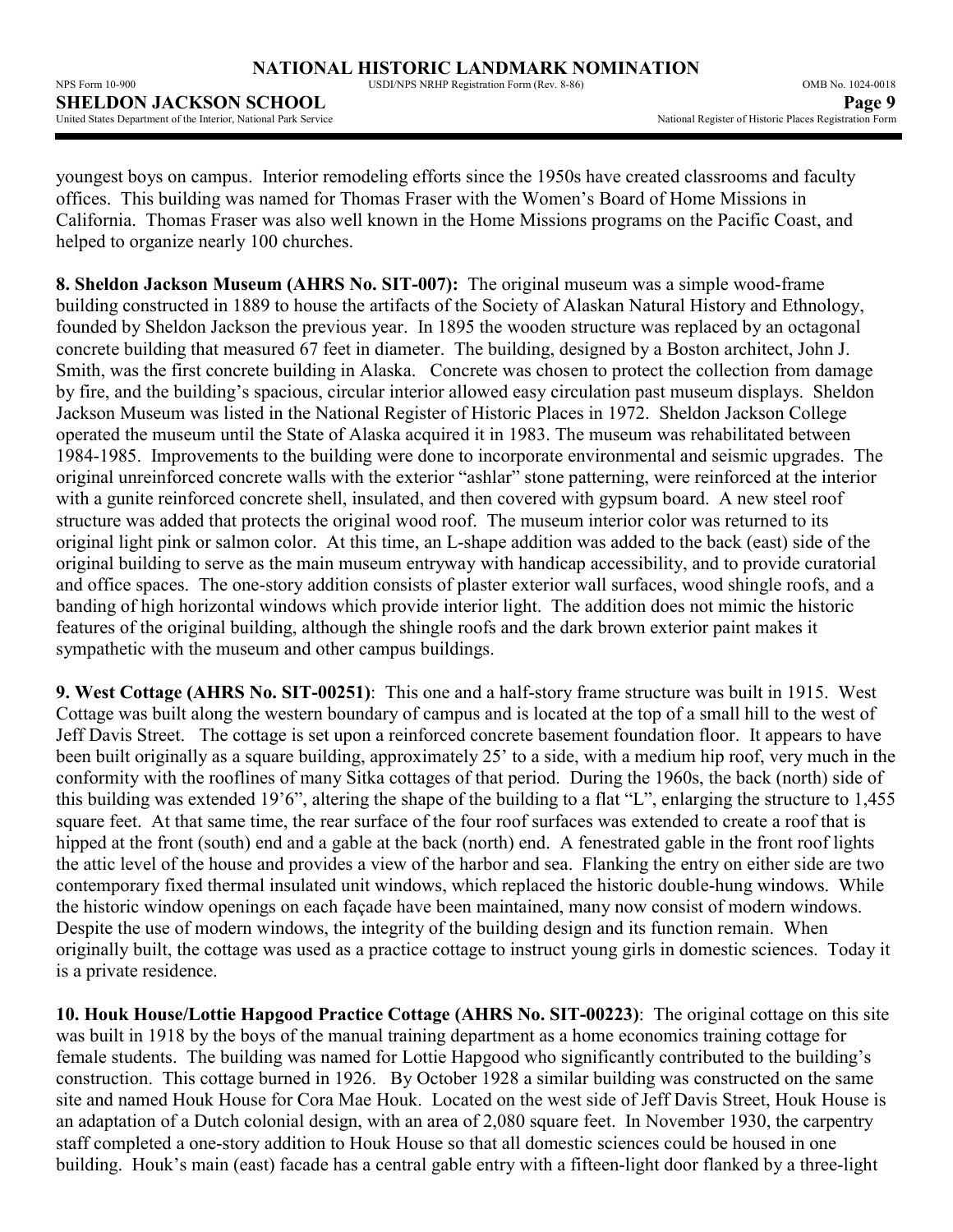window on either side and capped by a fanlight window. On either side of this entryway are two nine-over-one sash windows. Separating the first and second floor of this east facade is a shingled pent roof. The second floor is pierced by two six-over-one windows in the center with a nine-over-one window on either side. The east facade of the addition is pierced by four six-over-one windows with a door between them. The north facade has a total of six six-over-one windows and an inaccessible five-panel door on the second floor. A Palladian window is located in the gable. The north facade of the addition is pierced by a single six-over-one window in the gable end. The first floor of the west facade, including the addition, has nine six-over-one windows and a door with a single light. The second floor is pierced by three six-over-one windows. Another four six-over-one windows pierce the first floor of the south facade, as well as a nine-light door in the south facade of the addition. The second floor is pierced by two six-over-one windows and a crescent window in the gable. The building is clad with shingles and has a shingle gambrel roof on the main block. The 1930 addition has a shingle gable roof. In 1951 a one-story, rectangular-shaped, non-sympathetic addition with a flat roof was attached to the back (northeast) side of the building that provided four modern kitchen units. 1978 interior remodeling converted the building into apartments and then later, it housed staff offices.

**11. Tillie Paul Manor/Infirmary (AHRS No. SIT-00222)**:This building located to the west of Jeff Davis Street was built in 1926 under the supervision of M.A. Brown, an elder in the First Presbyterian Church of Seattle. Tillie Paul Manor was to serve as an infirmary and hospital for students at Sheldon Jackson School. The building was named after Mathilda Kinnon Paul Tameree, popularly known as Tillie Paul, who spent approximately 17 years at Sheldon Jackson School where she assisted with domestic sciences and nursing. Eventually she left Sitka, and in 1931 she became the first woman elder of the Presbyterian Church, Alaska Northwest Synodical. Dedicated on February 7, 1927, Tillie Paul Manor is a one and one-half-story bungalow with a large attic for storage and a partial reinforced concrete basement for a steam heating plant and laundry. The building measures 57'x 34' with an area of 3,179 square feet and it is covered with shingles. It has a shingle jerkinhead roof and is covered with wood shingles. On the south facade is a sun porch, which still serves as the main entrance. This sun porch is fenestrated by a row of eight eight-light casement windows on the south facade, three eight-light casement windows on the west facade, and two eight-light casement windows and a four-light door on the east facade. The main block of the building has eight six-over-one sash windows on the east facade with a wide dormer pierced by four six-light windows. The east facade of the north addition has a four-light door. The north facade has five six-over-one windows, an enclosed entryway, and an external chimney. The shed attached to the west facade is pierced by a four-light door. The west facade has ten sixover-one windows and a wide dormer with four six-light windows. The south façade, which is dominated by the sun porch, features two six-over-one windows on the second floor. Tillie Paul Manor served the Sitka community as a town hospital between 1949 and 1955, when the new Sitka Community Hospital was completed. In 1978 the campus infirmary was moved to the first floor of Whitmore Hall, and the interior of Tillie Paul Manor was remodeled for use as student apartments.

**12. North Cottage (AHRS No. SIT-00254)**:North Cottage was built in 1900 for faculty housing. This one and one-half story residence, is a L-shaped, frame building, measuring 20'x 33' with an area of 695 square feet. It has a reinforced concrete foundation. North Cottage is covered on the exterior with 1"x 5" horizontal siding with corner trim at the soffit. The brown shingled roof has a steep pitched 8:12 gable, which faces east towards Jeff Davis Street, with a central entrance gable porch on the west facade. Around 1920, a 12'x 15' extension was added to the north side giving North Cottage its "L"-shaped form. The gable roof of the north addition runs perpendicular to the main roof. There is one four-over-four window on either side of the front door. North Cottage was originally located on the east side of Jeff Davis Street, just north of John G. Brady Drive, with its façade facing west. In 1995, in order to save the building from demolition, the cottage was moved approximately ½ block south, to its present location on the west side of Jeff Davis Street and just west of Tillie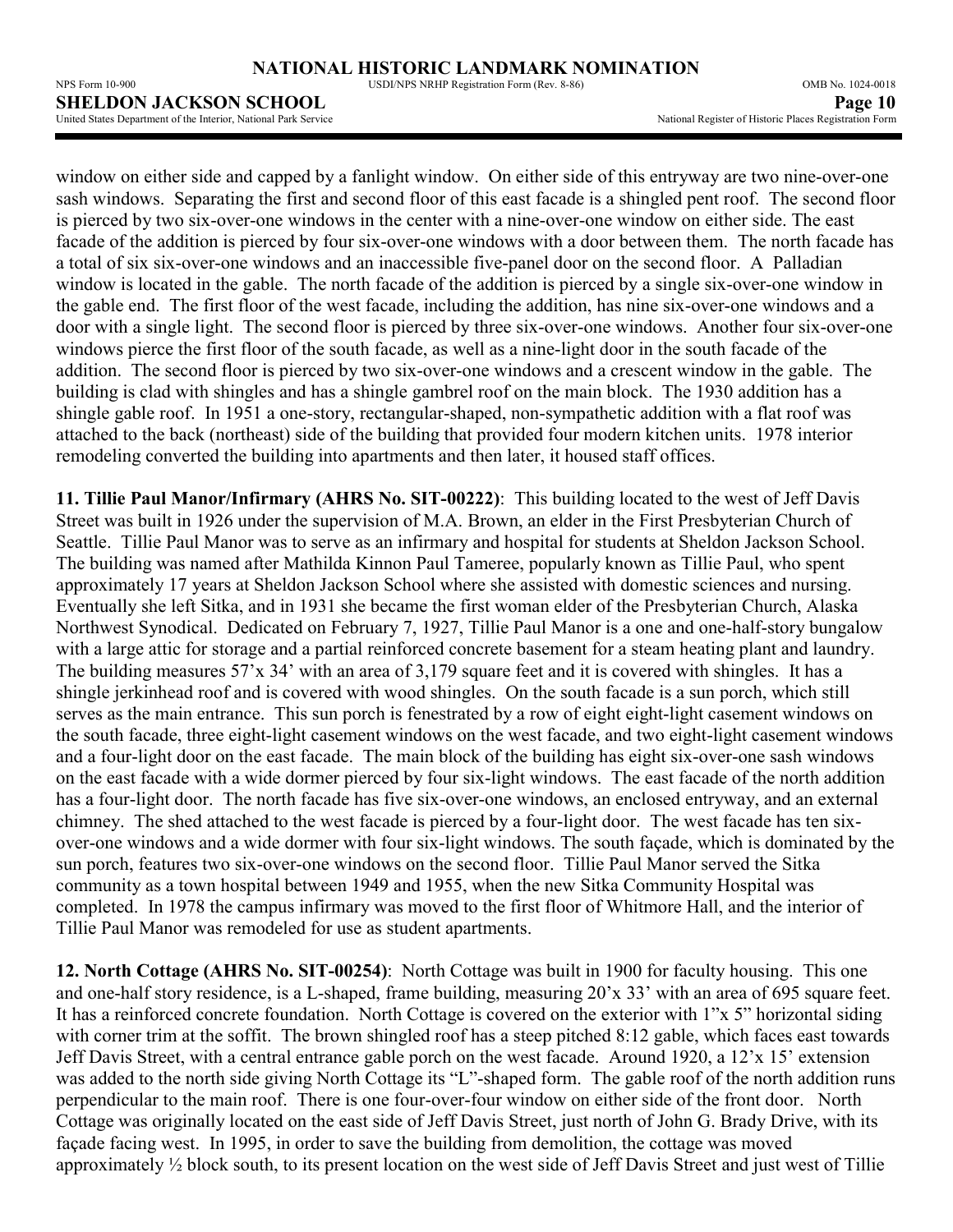NPS Form 10-900 USDI/NPS NRHP Registration Form (Rev. 8-86) OMB No. 1024-0018 **SHELDON JACKSON SCHOOL**<br>
United States Department of the Interior, National Park Service **Page 11**<br>
Page 11 United States Department of the Interior, National Park Service

Paul Manor. The building was rotated 180 degrees and maintains its façade orientation towards the street. The owner has restored the cottage. It is a private residence.

**13. Sage Building (AHRS No. SIT-00224)**: This rectangular-shaped, two-story reinforced concrete building was built in the summer of 1929 by Warrack Construction Company of Seattle, the firm that later constructed the Sitka Pioneer Home in 1934. The first building on this site was the Elliott F. Shepard Industrial Building built in 1910. The Shepard building was demolished and replaced with the Sage Building, designed by N.L. Troast of the school staff. This building is named for Russell Sage, an American financier whose second wife was a devoted philanthropist. This is a modified Gothic-style building with decorative battlement entry. It originally housed the shoe shop, the school print shop, and the carpenter shop. The Sage Building is regularly fenestrated with two rows of two-pane windows on each facade, and is capped with a flat roof. In 1955 the second floor interior was remodeled to accommodate science laboratories. In 1961 and 1974, interior renovations were made to create additional classroom space. Included among these alterations was the building's only exterior alteration which was the sympathetic addition of a one-story bay on the west elevation. The addition windows and architectural details mimic the original building. The Sage Building is located on the south side of Lincoln Street along the water's edge and now houses science classrooms and an educational salmon fish hatchery.

**14. Sawmill (AHRS No. SIT-00554)**: The first sawmill to occupy this site south of Lincoln Street was built during the mid-1930s by students under the direction of school engineer Charles Stuart. The school operated the mill until January 12, 1940, when a fire destroyed the building. Construction of the rectangular-shaped, one-story, 3,851-square foot mill that now occupies the site began on September 12, 1940. The engine room was made of concrete and the roof and walls were built with galvanized steel to provide fire protection. On January 8, 1941, the sawmill cut its first lumber and continued to serve the school until 1976 when the machinery was sold. The sawmill had served the campus for over 30 years. The main (north) facade is pierced by two large sliding doors with a boarded-up window in-between. Another set of double doors are located in the gable. The west facade is pierced by ten windows, four of which are boarded-up, two have been replaced with modern windows, and two remain with their original nine-lights. The south facade of the sawmill is pierced by two nine-light windows and a modern single-pane window on the first floor, with another modern window in the gable. The ghost of a shed is also visible on this facade. The east facade of the mill has two boarded-up windows, two nine-light windows, and double doors. The sawmill is primarily used for storage.

**15. Ada F. Pears Cottage (AHRS No. SIT-00255)**: This 2,290 square foot building, located on the north side of Lincoln Street and east of the main campus, was completed in the summer of 1926. It was funded by the Pittsburgh Presbyterian Society. The cottage was named in honor of a respected member of the Pittsburgh group, Ada F. Pears. M.A. Brown, an elder of the First Presbyterian Church of Seattle, supervised construction of this building as well as that of Tillie Paul Manor. Pears Cottage is a square-shaped bungalow that is set into the hillside. This is a one-story building with a basement and an attic, which has been converted into an apartment. The building has a jerkinhead gable roof with a shed dormer on the main (south) façade. The concrete chimney has brick facing and is corbelled at the top. The exterior consists of horizontal siding. It is not known when the attic interior was converted to an apartment, but at that time the outside stairway was added to a centrally located door on the second floor of the west facade and a wooden fire escape ladder was placed on the east facade. On the main (south) facade the two historic double-hung windows were removed and replaced with contemporary fixed insulated thermal windows. The main façade has a gable entry porch with a panel door and craftsman window, and includes two sets of fixed, twelve-light windows on the south and east facades. There are three apartments in Pears Cottage.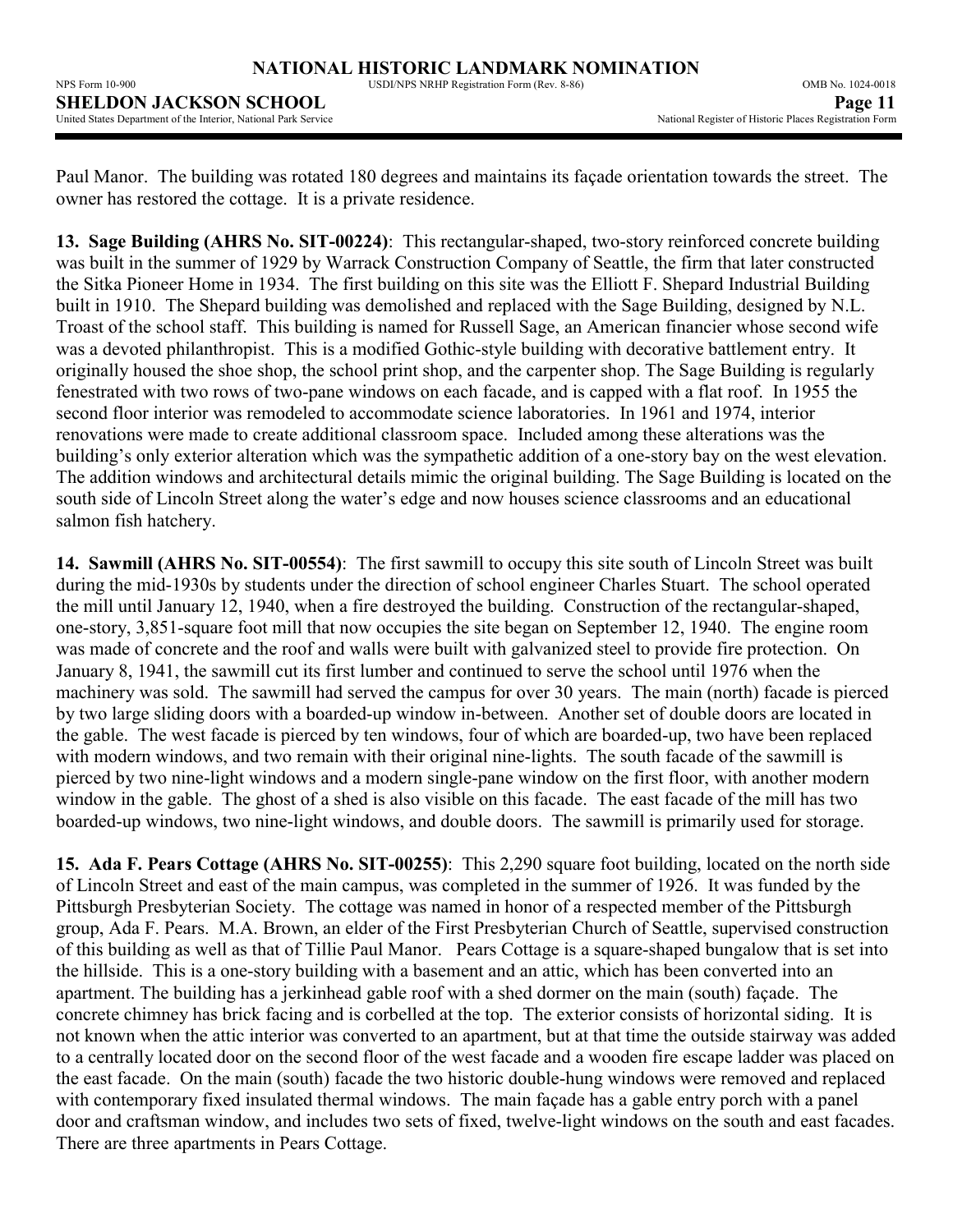| NPS Form 10-900                                                        | USDI/NPS NRHP Registration Form (Rev. 8-86) | OMB No. 1024-0018                                      |
|------------------------------------------------------------------------|---------------------------------------------|--------------------------------------------------------|
| <b>SHELDON JACKSON SCHOOL</b>                                          |                                             | Page 12                                                |
| <b>Linitad States Department of the Interior National Park Service</b> |                                             | National Register of Historic Places Registration Form |

**16. Nancy Craig Cottage (AHRS No. SIT-00253)**: Like many of the buildings on campus, this 1914 cottage was named for the woman who funded its construction. It is located on the former site of the Raven's Nest, one of the first houses on campus. Mr. and Mrs. H. B. Fenn were the first residents of Nancy Craig Cottage. The cottage was remodeled in 1958 and continues to be used as faculty housing. This one-story, square-shaped dwelling has an area of 1,264 square feet. It has a hipped shingle roof with a gable addition to the east and is clad with horizontal siding. On the main (south) facade the two historic double-hung windows were removed and replaced with contemporary fixed insulated thermal windows. The windows flank a recessed doorway. A dormer pierces the roof on this facade as does a second dormer on the north facade. The cottage windows on the north, east, and west elevations appear to be original to the building.

**17. Presbyterian Manse/Ocean Vista Cottage (AHRS No. SIT-00215):** Built in 1914, this cottage is known as Ocean Vista because of its excellent view of the waterfront. Until the 1980s this building was used to house Presbyterian ministers who served the church in Sitka. Today it serves as a faculty residence. The Manse, originally measuring 30' x 34', was later expanded to a modified L-shape plan by the construction of a 16 square foot extension on the northeast elevation. The building now has an area of 1,264 square feet. It is a twostory Portland bungalow constructed of Washington fir with a poured concrete basement. The building includes exterior shingled walls, a medium hipped gable roof with a straddle-ridge chimney, and a single dormer gable with overhang. On the main (south) façade, a slightly off-center gable entry porch has a six-panel door with four-light windows flanking it on either side. Two twelve-over-one windows flank the porch sides. On the main façade, one of the historic double-hung windows remain while two of these windows have been removed and replaced with contemporary fixed insulated thermal windows to provide an unobstructed view of Sitka Sound. The remaining facades include a similar pattern of fenestration.

# **Contributing Site**

**18. Quadrangle (AHRS No. SIT-00566):** The grassy, two-acre quadrangle is a planned open space and central common area created as part of the Ludlow and Peabody plan of 1910-1911. The quadrangle is flanked by Stevenson Hall (to the west), Fraser Hall (to the east), North Pacific Hall, Allen Auditorium and Whitmore Hall (to the north) and by Lincoln Street to the south. Originally, there were two one-lane roads that led from Lincoln Street, one at the southwest and one at the southeast end of the quadrangle, that merged at the flagpole. Some time after 1967, these roads were filled in and two cement footpaths were placed in a similar pattern. One path leads from College Drive on the east, across from the library, and the other path leads from the administration building on the west. These paths converge in the center of the quadrangle at a flagstaff, a tree, and a half-buried boulder, along with the third path that leads north to the Allen Auditorium. The quadrangle helps define the academic character of the Sheldon Jackson School campus and provides an impressive view of Crescent Harbor and Sitka Sound.

### **Non-Contributing Buildings**

**19. Roland Armstrong Administration Building**: This building is named after Roland Armstrong, who was president of the school from 1958 to 1965. Built in 1974, this building stands on the lower slope of the southwest corner of the quadrangle. This two-story, rectangular-shaped building has an area of 3,456 square feet. The building's brown painted exterior and brown shingled gable roof are similar to the other campus buildings. The architectural style is not compatible with the historic buildings. After completion of the building in March 1974, the administrative offices moved from Whitmore Hall to the Administration Building, where they remain today.

**20. Stratton Library**:The Stratton Library, designed by Waldron and Pomeroy of Seattle, was dedicated on May 10, 1974 and named for Orin Stratton, president of Sheldon Jackson School from 1966 to 1972, and Betty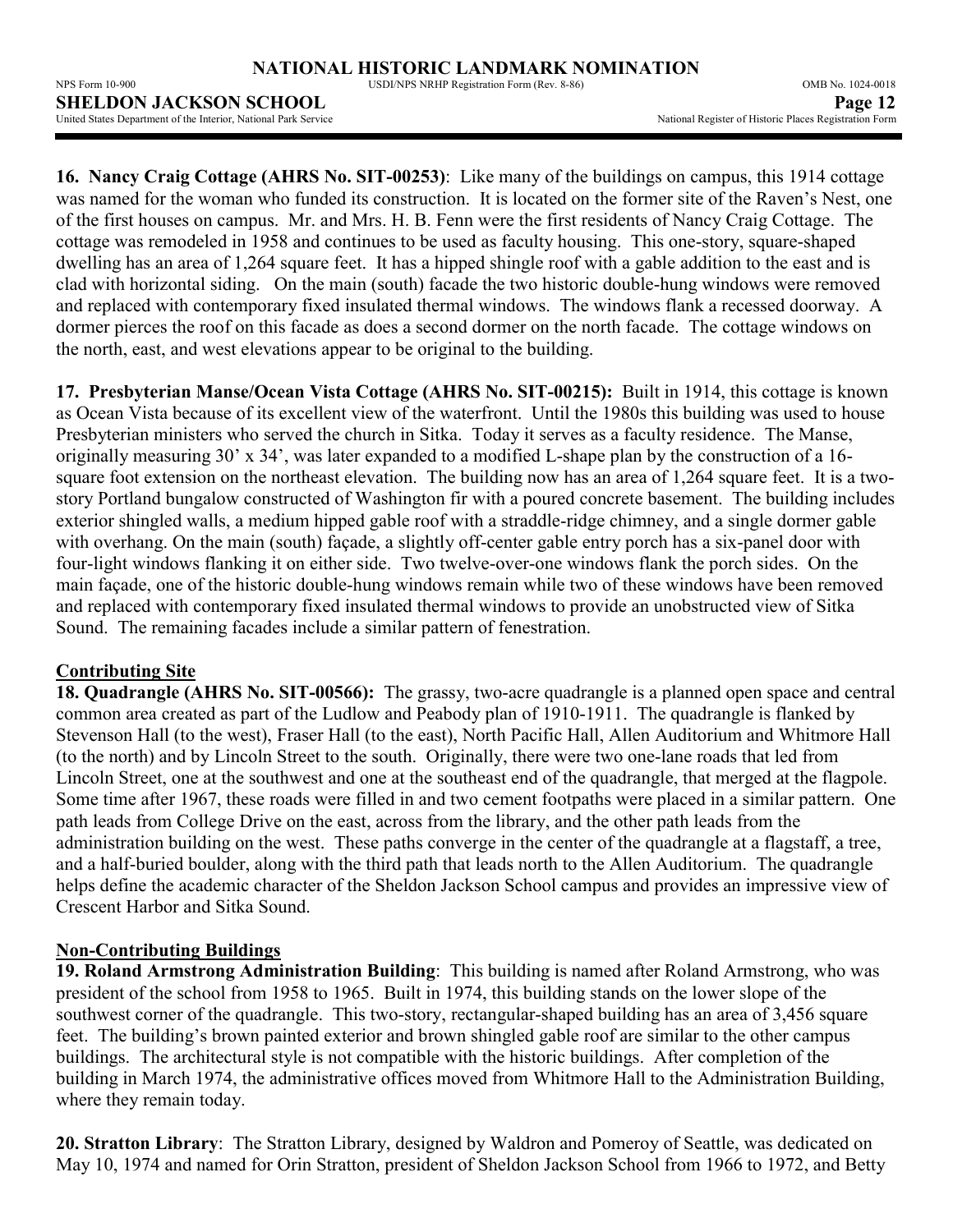NPS Form 10-900 USDI/NPS NRHP Registration Form (Rev. 8-86) OMB No. 1024-0018

**SHELDON JACKSON SCHOOL**<br>
United States Department of the Interior, National Park Service<br>
Page 13<br>
Park Service Mational Register of Historic Places Registration Form United States Department of the Interior, National Park Service

Stratton, a speech and drama teacher. The building is located south of the museum on the lower end of campus and fronts Lincoln Street. This is a two-story, rectangular-shaped building with gable roofs. While the architectural style is not compatible, the building does not visually interrupt the historic buildings.

**21. Austin House (President's House)**: Designed by E.B. Crittenden and built in 1957, this residence is named after Alonzo E. Austin, who arrived in 1879 to reopen the Sitka Missions. The house has served as the president's residence. Austin House is a single-story, modified L-shape building that has an area of 2,913 square feet. It has a roof with brown shingles, vertical siding painted brown, large paned windows, and a concrete foundation. It is located on Hillcrest Drive, north of the Stratton Library. The house does not visually detract from the historic buildings.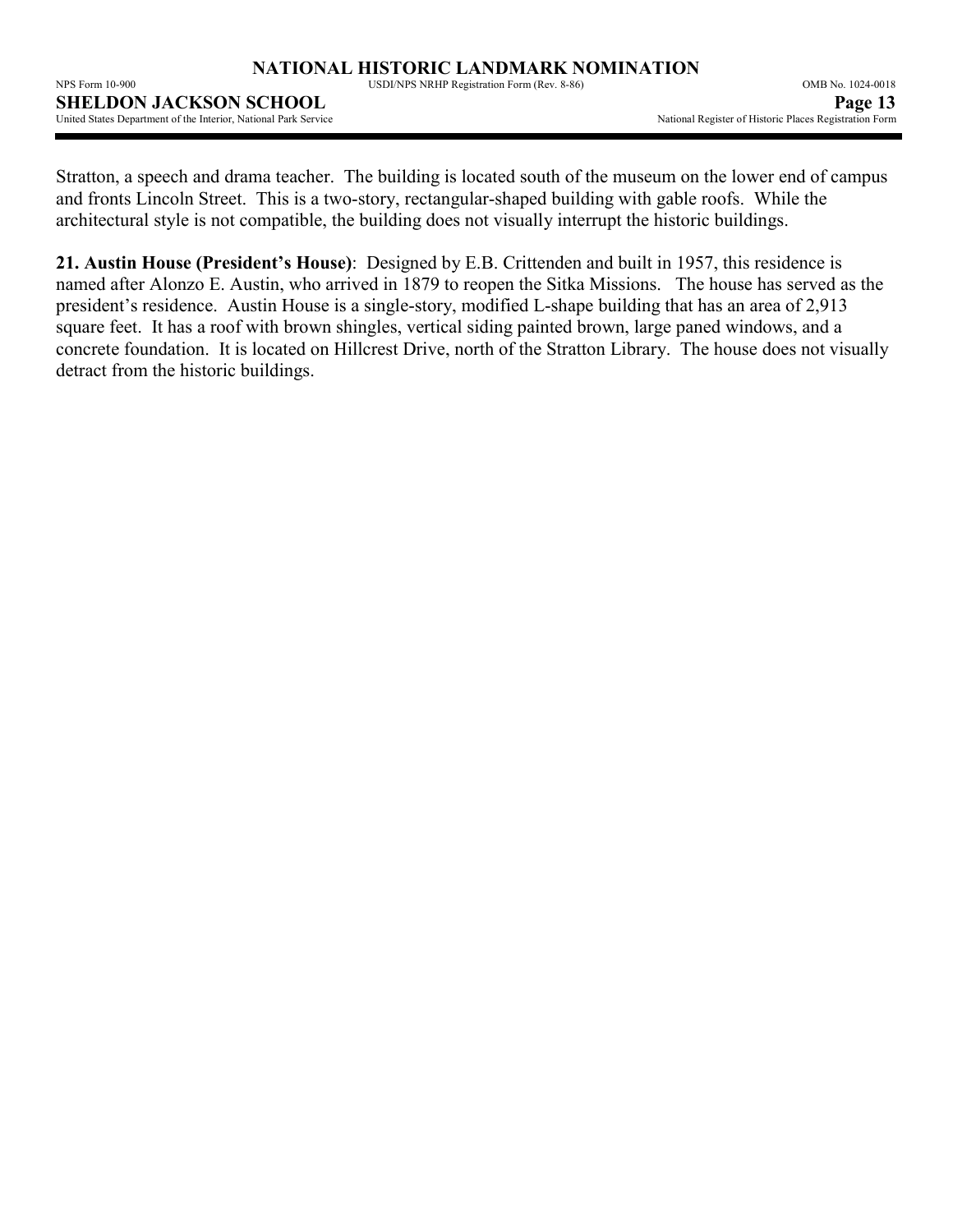United States Department of the Interior, National Park Service

# **8. STATEMENT OF SIGNIFICANCE**

Certifying official has considered the significance of this property in relation to other properties: Nationally:  $X$  Statewide: Locally:

| <b>Applicable National</b><br>Register Criteria: | $A \underline{X} B_C$ D                                                                                                                 |
|--------------------------------------------------|-----------------------------------------------------------------------------------------------------------------------------------------|
| Criteria Considerations<br>(Exceptions):         | $A$ $B X$ $C$ $D$ $E$ $F$ $G$                                                                                                           |
| and context.                                     | North Cottage has been moved, but remains close to its original location. Retains similar orientation, setting,                         |
| NHL Criteria:                                    | $\mathbf{1}$                                                                                                                            |
| NHL Criteria Exclusions:                         | $\overline{2}$                                                                                                                          |
| $NHL$ Theme $(s)$ :                              | II. Creating Social Institutions and Movements<br>2. reform movements                                                                   |
|                                                  | III. Expressing Cultural Values<br>1. educational and intellectual currents                                                             |
| Areas of Significance:                           | <b>Education</b> ; Social History                                                                                                       |
| Period(s) of Significance:                       | 1910-1944                                                                                                                               |
| <b>Significant Dates:</b>                        | N/A                                                                                                                                     |
| Significant Person(s):                           | N/A                                                                                                                                     |
| <b>Cultural Affiliation:</b>                     | N/A                                                                                                                                     |
| Architect/Builder:                               | William Orr Ludlow and Charles Samuel Peabody                                                                                           |
| Historic Context:                                | XXVII. Education<br>H. Special Populations<br>1. Aboriginal Populations<br>C. Higher Education<br>3. Social and Administrative Patterns |
|                                                  |                                                                                                                                         |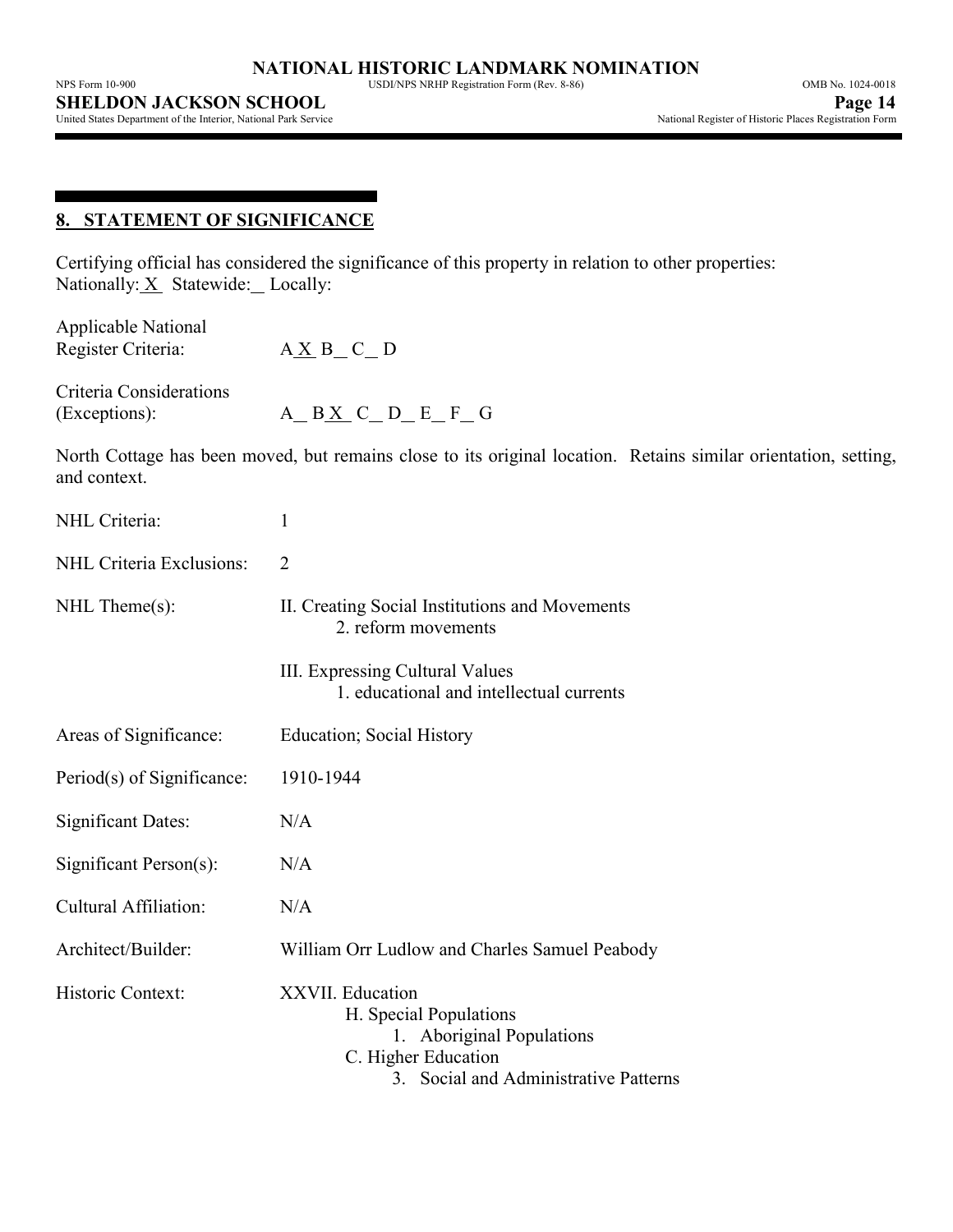# **State Significance of Property, and Justify Criteria, Criteria Considerations, and Areas and Periods of Significance Noted Above.**

# **Summary**

The Sheldon Jackson School is nationally significant for its important role in the education of Native Alaskans during the first half of the twentieth century and in the transformation of Southeast Native Alaskan cultures during this period. Through education that emphasized English, students were taught to adopt elements of Euro-American culture. Changes in Native Alaskan life were also instigated by the removal of native students from their homes to the school, and by the promotion of skills other than those used in traditional Native occupations. The school also played an important although indirect role, through its students, in the development of Native Alaskan political organization and the pursuit of legal rights for Native Alaskans.

The period of significance begins in 1910, when contractors and the school's Native students began construction of the campus's principal buildings. The period of significance ends in 1944 when the school, after amending its original charter, became a junior college and began admitting non-Native students for the first time.

The Sheldon Jackson School buildings and quadrangle remain intact, and as an historic district it retains a high degree of architectural integrity, in part because the school has seen continuous use since its 1910-11 construction. The campus, designed by the architectural firm of Ludlow and Peabody, remains the first formal campus plan in Alaska and the best example of an institution for Native education in Alaska.

The history of Sheldon Jackson School begins with the arrival of Presbyterian missionaries ten years after the 1867 purchase of Alaska from Russia. Reverend Sheldon Jackson, a theology graduate from Princeton University, was one of the first to recruit fellow missionaries for work in Alaska. Jackson was appointed General Agent of Education for Alaska, following passage of the federal Organic Act of 1884 that provided for civil government and public education in Alaska. He was a tireless advocate of Native education and spent twenty years securing funds and establishing schools throughout the territory. Reflecting the humanitarian reformer views of the time, Jackson believed in the need to assimilate Native Americans into Euro-American culture. Jackson sought to protect Natives from the effects of alcohol and exploitation and to prepare them to live in modern society. Sheldon Jackson School reflects the missionary thinking of the time that the avenue to assimilation was to be achieved through a program that incorporated academic, vocational and Christian teachings.

Before the construction of the existing campus, Sheldon Jackson's School was known as the Sitka Mission (1878), Sheldon Jackson Institute (1881), the Industrial Home for Boys (1882), and the Sitka Industrial Training School (1885). The school operated under Jackson's direction, until his death in 1909, with the support of the Presbyterian Women's Board of Home Missions, providing academic education and industrial training for Native students throughout Alaska, though primarily for Southeast Alaska Tlingit and Haida.

As was the case elsewhere in the United States, the cultural ramifications of missionary education were profound for both the Native students and their communities. Christian dogma, a prohibition on Native languages, and the school's Western curriculum required students to adopt the newly dominant Euro-American culture and economic system largely at the expense of their traditional cultures. Missionary education also led to dramatic demographic changes as children were compelled to leave Native villages and to spend many years away at the mission schools. At the same time, the school's emphasis on self-improvement helped to foster a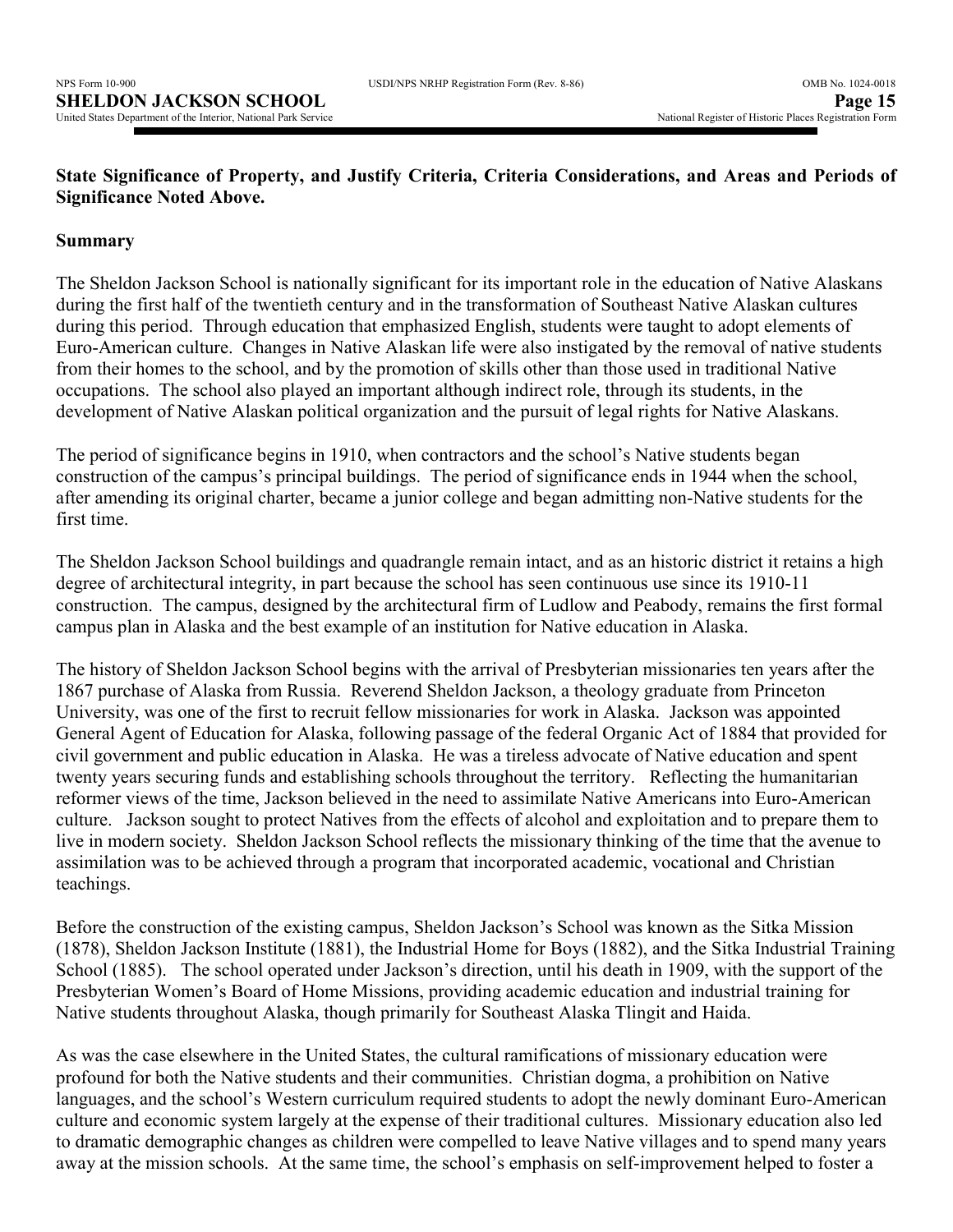new political movement among the Tlingit and Haida of Southeast Alaska. Many of Alaska's Native leaders were graduates of Sheldon Jackson School, including the founders of the Alaska Native Brotherhood and members of the territorial legislature. The Alaska Native Brotherhood, established in 1912, was instrumental in securing rights for Alaska's Native peoples.

# **Education**

l

The campus of Sheldon Jackson School has its origins in a letter from a soldier at Southeast Alaska's Fort Wrangell to an Army major general describing the desperate need for a Christian missionary in the Sitka area. When the letter eventually reached the General Assembly meeting of the Presbyterian Church in Chicago in 1877, it caught the attention of a missionary who already had considerable experience spreading the gospel in America's frontier, Reverend Sheldon Jackson. Soon after the meeting, during a mission tour of the northwestern United States, Jackson began to gather support for a new Presbyterian mission in the country's most distant and unfamiliar territory.<sup>6</sup> After recruiting Amanda McFarland, an old friend in mission work, Jackson traveled briefly to Wrangell to establish Alaska's first Presbyterian mission church and school. Leaving McFarland in Alaska, Jackson returned to the United States for a whirlwind tour of recruitment and fund-raising. At Union Theological Seminary he secured the appointment of Reverend John G. Brady, a founding member of Jackson's Sitka school. Jackson also arranged to bring north Reverend S. Hall Young, whose journey was made famous by John Muir's *Travels in Alaska*. Jackson's fledgling mission first found a home in the abandoned barracks of the former Russian capital, and later in the Russian hospital building. In January 1882 the building burned, and twenty-five student boarders were forced to find temporary housing in an old stable. After the fire, Jackson once again toured the United States, raising money to save his mission school. Meanwhile, Brady transferred to the mission a homestead claim of 160 acres for the building of the new campus. The school's first building, Austin Hall, was erected in 1882 with several more to follow.

In 1883 fire destroyed the Wrangell School for Girls, and director Amanda McFarland waited until a new dormitory was added to Jackson's school before moving her students to Sitka the following year, making the Sitka Industrial Training School coeducational. On November 5, 1885, Mrs. Eugene S. Willard, a Presbyterian missionary traveling through Alaska, wrote about a typical school day at the Sitka Industrial Training School. Monday through Friday, students were required to spend three hours in the classroom where they learned English and then three hours working on a trade. These trades included sewing, cooking, baking, and laundry for the girls, carpentry and wood-hauling for the boys. The school soon added shoemaking and boat-building to the curriculum.<sup>7</sup>

While the school maintained a predominately English-only policy and a Western curriculum, aspects of the students' Native heritage were present. Jackson started the campus museum to collect and to preserve the disappearing artifacts of Alaska Natives, which he saw as an important link for the students as they made the transition into modern society. Jackson also encouraged students to learn traditional arts and crafts as a marketable skill and the school began offering classes in Native arts and crafts. Jackson encouraged Native teachers and ministers to speak at Sitka's Society of Alaskan Natural History meetings, "in order to pass on and preserve their heritage."<sup>8</sup> The missionaries encouraged Natives to become Christian lay workers and teachers, and were assigned to village schools and churches to serve as role models. Some Native women and men took

<sup>6</sup> W. Leslie Yaw, *Sixty Years in Sitka with Sheldon Jackson School and College* (Sitka: Sheldon Jackson College Press, 1985), xvi. 7 Eva McClintock, ed., *Life in Alaska: Letters of Mrs. Eugene S. Willard* (Philadelphia: Presbyterian Board of Publication, [c.1884]), 30.

<sup>8</sup> Rosemary Carlton, *Sheldon Jackson, The Collector* (Juneau, AK: Alaska State Museums, 1999), 31, 35-38.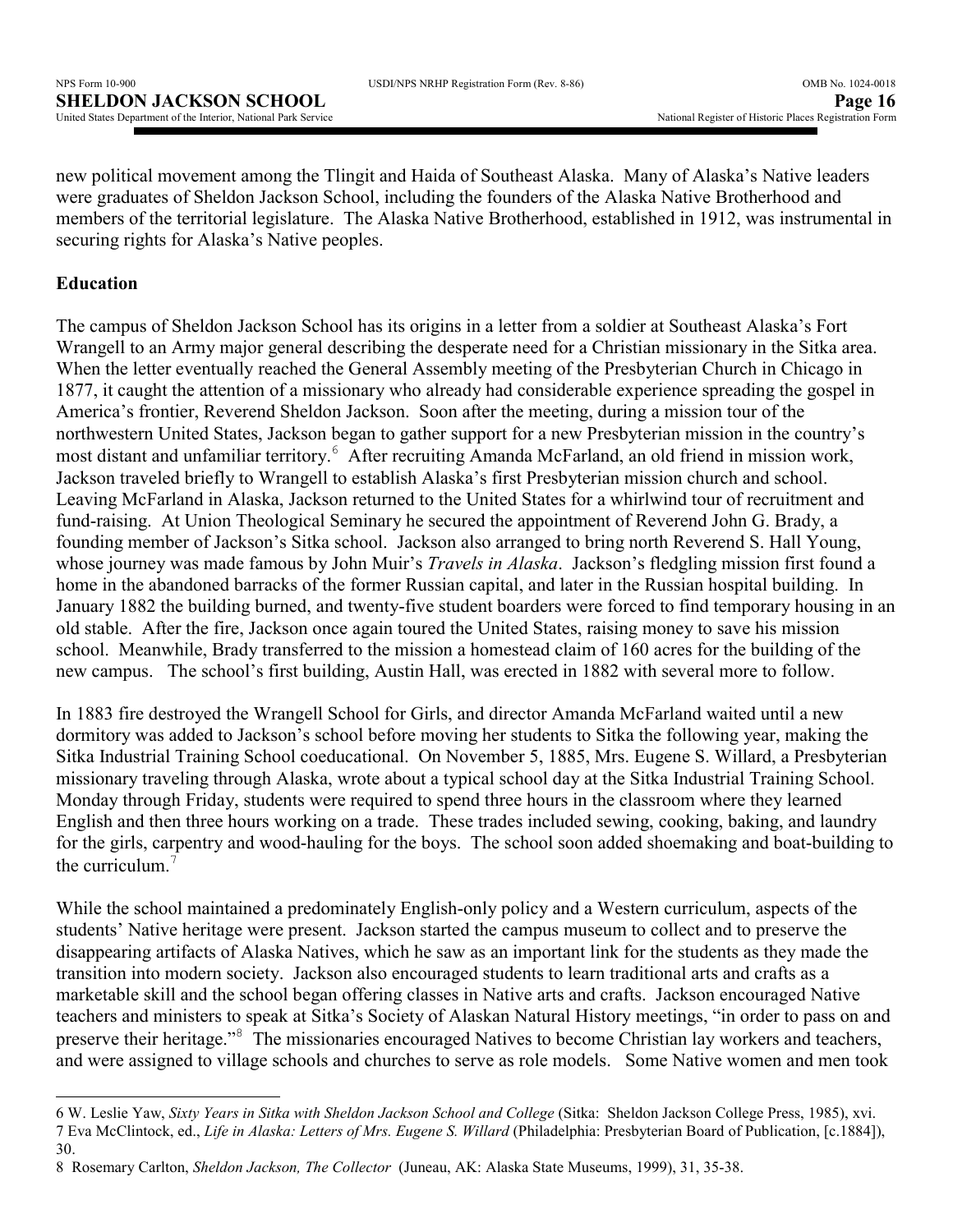on these roles in their desire to help their peers deal with and take part in the non-native society and found some opportunities to express their heritage as well. Tillie Kinnon Paul, who worked as a teacher, matron and an attendant nurse at the Sitka Industrial Training School, published articles about native mythology in the school paper, was known to sing hymns in Tlingit and with Frances Willard, a Native teacher at the school, they prepared a Tlingit dictionary.<sup>9</sup>

As the reputation of Sitka Industrial Training School grew so did the need for new buildings and equipment. Aided by *Home Mission Monthly* (a national Presbyterian newspaper), the students and faculty of the school began campaigning for better facilities. Prior to his death in 1909, Sheldon Jackson continued to travel throughout the eastern United States seeking financial support for his northern enterprise. In May 1909 the school's student paper *The Thlinget* featured an article entitled "The Reason Why," in which the author states, "Mission work like everything else must be up to date if it is to accomplish the work the Master has sent the missionaries to do … Our school is the only one of its kind in Alaska. These buildings are not for Sitka, they are for Alaska."<sup>10</sup> Throughout Alaska and the United States, Presbyterians joined the campaign for new buildings. When asked what he wanted for the St. Laurence (Lawrence) Island Mission, the local missionary replied, "What I want most for St. Laurence Island is new buildings for the Training School at Sitka."<sup>11</sup> Coordinating efforts through *Home Mission Monthly,* groups from all over the United States, known as "Sitka Builders," began to raise funds to assist in the construction of new dormitories, classrooms, workshops, laundry facilities, and a steam power plant. Three existing buildings, Sheldon Jackson Museum, North Cottage, and Pittsburgh Cottage were incorporated into the new campus design.

While Presbyterian groups provided the financial support, the students assisted in the preparation of the new school grounds for construction. Using technical skills they had learned in class, the boys undertook the task of enlarging the school's power ditch.<sup>12</sup> A labor force of students and volunteers from Presbyterian congregations throughout the United States built the school, which was completed on June 7, 1911. That same year the campus was named Sheldon Jackson School in honor of its founder. The new buildings were modern and provided students with an opportunity to obtain a thorough industrial education. A visitor to the campus said, "These buildings will, in themselves, be an education to the children who come to live in them."<sup>13</sup> Following the campus plan developed by William Orr Ludlow and Charles S. Peabody, Sheldon Jackson School overlooked Crescent Harbor with a horseshoe of dormitories surrounding the central quadrangle, a welcoming sight to visitors arriving by water. Missionaries from the contiguous United States often wrote about the visual impact of the campus in their reports to the *Home Mission Monthly.*<sup>14</sup>

During the period of significance, schooling at Sheldon Jackson School was divided into four categories: Christian Training; Academic Training; Occupational Training; and Athletic Training and Health.<sup>15</sup> In 1917, in an attempt to respond to student needs, Sheldon Jackson School expanded its curriculum to include a program of high school courses. New admission requirements stated that students must be Native, at least ten years old, and have the ability to pass a physical exam.<sup>16</sup> The student newspaper, renamed *The Verstovian*, reported in

 $\overline{a}$ 

15 Yaw, *Sixty Years,* 13.

<sup>9</sup> Victoria Wyatt, "Female Native Teachers in Southeast Alaska: Sarah Dickinson, Tillie Paul, and Frances Willard," *Between Indian and White Worlds* (Norman: University of Oklahoma Press, 1994), 180, 189,190.

<sup>10</sup> *The Thlinget*, May 1909.

<sup>11</sup> Ibid.

<sup>12</sup> *The Thlinget,* January 1910.

<sup>13 &</sup>quot;Sheldon Jackson School: The Outlook," *Home Mission Monthly,* n.d.

<sup>14</sup> Gertrude Boyd Crane, "Summer at Sheldon Jackson," *Home Mission Monthly,* October 1929.

<sup>16</sup> *Education in Sitka,* Sheldon Jackson College Special Collections.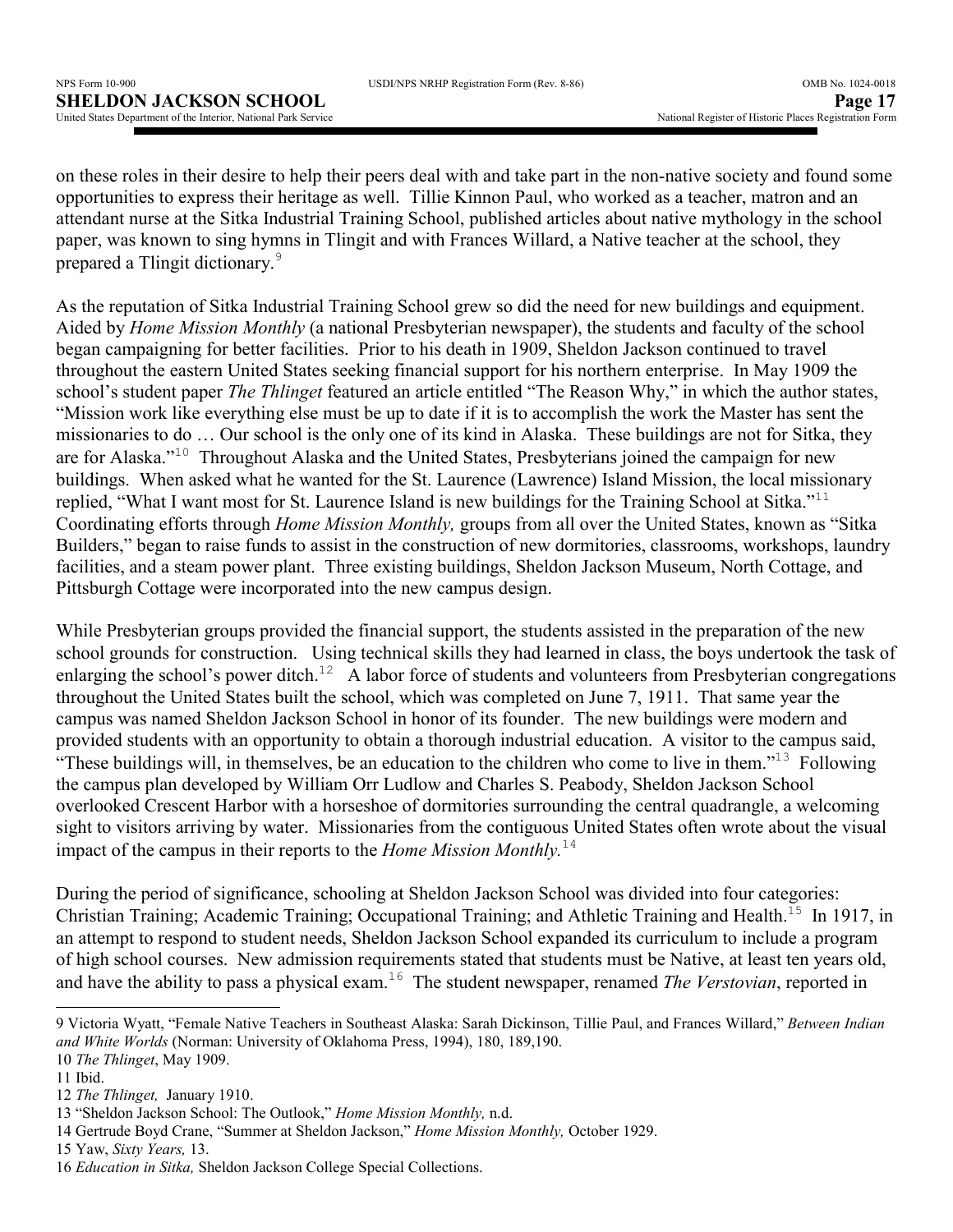|  | USDI/NPS NRHP Registration Form (Rev. 8-86) |  |  |
|--|---------------------------------------------|--|--|
|  |                                             |  |  |

1923 a near-capacity student population of 168 students; enrollment through the 1920s hovered between 150 and  $160<sup>17</sup>$  In 1923 the faculty numbered twenty-four, including the superintendent, instructors, medical staff, and a night watchman. From the 1920s to 1940s the faculty rolls remained at the same strength.<sup>18</sup> A school catalog during this same period reports, "Our plan is to follow as closely as possible the course of study prepared for the schools of Alaska by the Commissioner of Education. We use the standard tests recommended for the Territorial schools."<sup>19</sup>

In *Sixty Years in Sitka* (1985), former instructor and superintendent W. Leslie Yaw describes vocational training at Sheldon Jackson School during the 1920s:

Each girl in the cooking classes had her own little kerosene stove, with its small oven. In the sewing classes every girl made progress to the point that she made her own school uniform of best quality blue serge with a white collar and white cuffs. . . . [W]ith the economics teacher in charge, groups of six girls moved in from the older girls' dormitory for periods of six weeks' intensive homemaking training. Each girl took her turn in the household activities, preparing meals, taking the 'family wash' over to the school laundry, serving as hostess when guests were invited, cleaning the cottage daily, and shopping at the school store within strict budget requirements.

And for the boys,

There were organized classes in machine shop, carpentry, printing, and shoe repairing, as well as general work which included gardening, and the care of stock and poultry. . . . The training in the carpenter shop, the machine shop, and the print shop was especially fine because it was practical. All manner of woodworking projects were undertaken in the carpenter shop. In the machine shop, the classes revolved around gas engines, lathe turning, blacksmithing, welding, and all kinds of metal work. Picking out the type, letter by letter for printing *The Verstovian*, was excellent practice in English, and the students earned academic credit for this work. $20$ 

Under the guidance of master shipwrights and Sheldon Jackson School alumni Andrew Hope and Peter Simpson, students assisted in building three boats used by the school to transport students as well as to deliver missionaries to remote areas in Alaska. Two of these boats, the *SJS* and *Princeton-Hall*, were conscripted in 1942 by the Navy for patrolling Alaska's coast in the search for Japanese planes, boats, and submarines. Student mechanics and volunteers built a sawmill on the beach below the campus in 1935-36 using materials salvaged or "beachcombed." Wood from the mill was used in the construction of the *Princeton-Hall* and several buildings in the community. The mill burned in 1940 and was soon rebuilt where it remains today.<sup>21</sup> The period of significance ends in 1944, when the Sheldon Jackson School become a junior college and granted admission to the first non-Native students in its sixty-six-year history.

# **Social Changes**

Sheldon Jackson School was at the center of early missionary efforts nationwide to assimilate Native Americans. Like other missionary schools in the contiguous United States, Sheldon Jackson School sought to educate, Christianize, and technically train Native Americans with the goal of permanently removing them from the Native community and integrating them into Euro-American society. Jackson modeled Sheldon Jackson

 $\overline{\phantom{a}}$ 

<sup>17</sup> Yaw, *Sixty Years,* 13.

<sup>18</sup> Ibid., Appendices D, E.

<sup>19</sup> Ibid., 15.

<sup>20</sup> Ibid., 17. 21 Ibid., 60-70.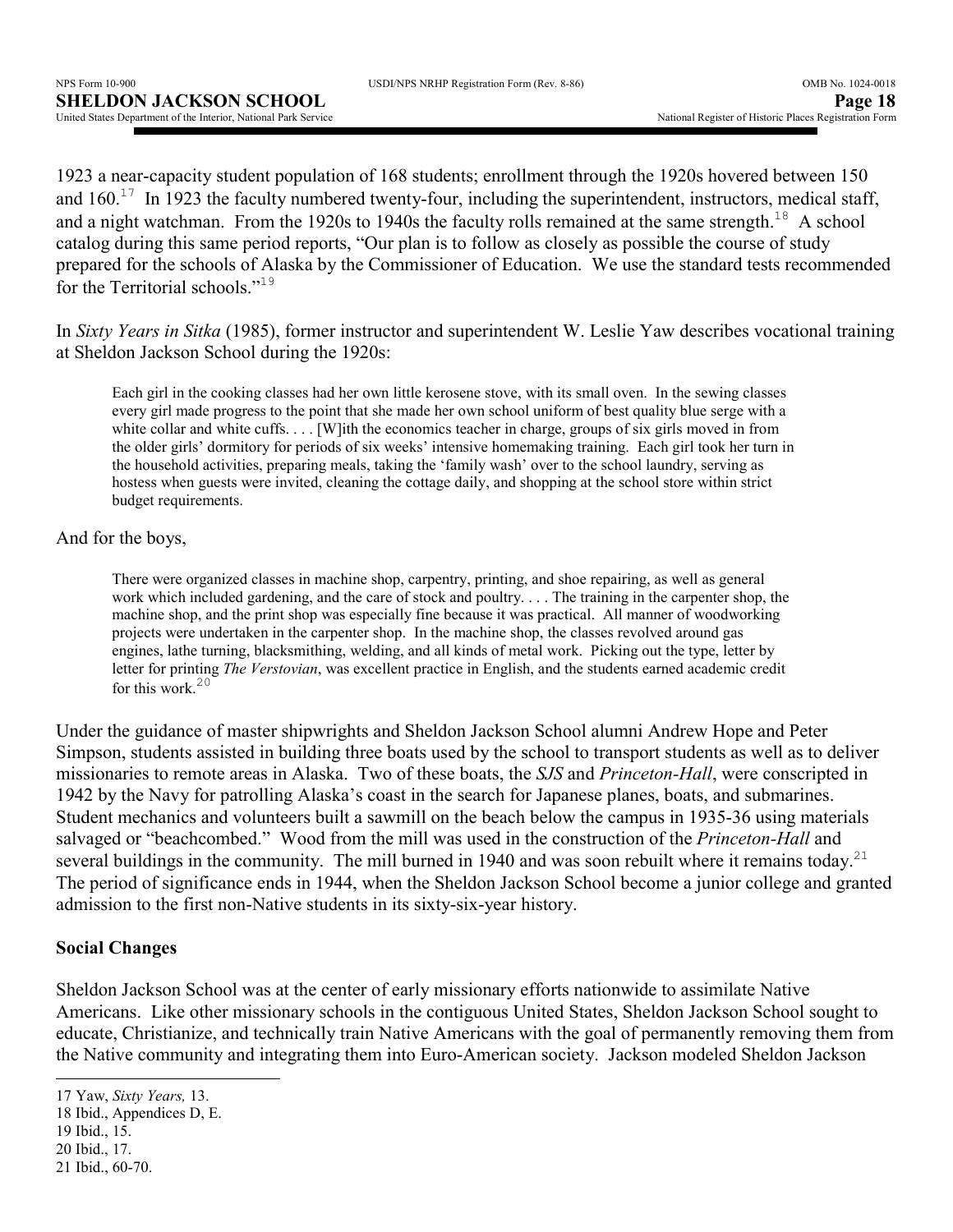School after the boarding school established by Lt. Col. Richard Henry Pratt, a Civil War veteran who spent much of his military career fighting in the Indian Wars. By 1879 Pratt had convinced the federal Secretaries of Interior and War to support a boarding school for Native children in Carlisle, Pennsylvania by insisting that education was the path to breaking the cycle of war and social dependence that had crippled Native Americans across North America.<sup>22</sup> Jackson echoed that sentiment in 1880 when he stated, "It will be much cheaper to spend a few thousand dollars in now educating [Alaska Natives] to citizenship, than a few years hence millions to fight them, when the encroachments of the whites shall drive them to desperation."<sup>23</sup> After asking Pratt for advice on managing Indian schools, Jackson adapted Pratt's policy of military discipline and his emphasis on self-sufficiency for Native Americans to the Alaskan context. In time Jackson would send some of his most promising students – including Alaska Native Brotherhood leaders William and Louis Paul – to study at the Carlisle Institute.<sup>24</sup>

The assimilation view stressed the use of an English only policy. Mission schoolteachers reasoned that forcing Native students to become part of an English-speaking society was the only way Natives would "advance in civilization."<sup>25</sup> At Sheldon Jackson School, as well as in other Alaskan territorial schools, the English-only policy was powerful in that it not only removed the student from his or her culture, but also, in the eyes of the teachers, made the students culturally superior to their parents.<sup>26</sup> By successfully learning English, many graduates of Sheldon Jackson School were able to blend into the dominant Euro-American culture and become part of an active, skilled workforce.

With this success came a dramatic loss of both culture and language. Modern scholars of ethnography have maintained that "there has been no greater single contribution to the loss of Alaska Native languages and cultures than the American Protestant mission and the English-only educational philosophy of Sheldon Jackson and those around him in the late nineteenth and early twentieth centuries."<sup>27</sup> Parents were frequently obliged to give the school permission to keep students for periods of six to ten years, a practice that isolated students from their families and helped to speed acculturation. <sup>28</sup> It was believed that keeping Native students on campus for years at a time would make them more skilled in trades and more receptive to the schools' teachings.<sup>29</sup> The practice of year-round training had some obvious benefits to both the school and the Native students. The school used student labor to repair buildings on the campus during the summer instead of hiring outside carpenters.<sup>30</sup> Many students found that the opportunity to work on campus gave them the training they needed to find work after graduation.  $31$  The teaching of marketable skills such as carpentry and homemaking symbolized a move away from traditional Native occupations and living environments. This practice ultimately changed the demographics of Southeastern Alaska.

In order to encourage graduates of the Sheldon Jackson School to continue living a lifestyle similar to the one

 $\overline{\phantom{a}}$ 

28 "Prospects for the Future," *Home Mission Monthly,* June 1912.

<sup>22</sup> U.S. Department of the Interior, *Federal Indian Law* (Washington: Government Printing Office, 1958), 272.

<sup>23</sup> Sheldon Jackson, *Education in Alaska* (Washington: Government Printing Office, 1880).

<sup>24</sup> Donald Craig Mitchell, *Sold American: The Story of Alaska Natives and Their Land, 1867-1959* (Hanover, New Hampshire: University Press of New England, 1997), 204-207.

<sup>25</sup> *The Thlinget*, December 1908.

<sup>26</sup> Mitchell, *Sold American*, 95.

<sup>27</sup> Nora Marks Dauenhauer and Richard Dauenhauer, eds., *Haa Kusteeyi Our Culture: Tlingit Life Stories* (Seattle: University of Washington Press, 1994), 42.

<sup>29</sup> Armstrong, *Sheldon Jackson*, 41.

<sup>30 &</sup>quot;Prospects for the Future," *Home Mission Monthly*, June 1912.

<sup>31</sup> W.G. Beattie, "The Sitka Industrial Training School," *Alaska Yukon Magazine* 9 (October 1907): 119.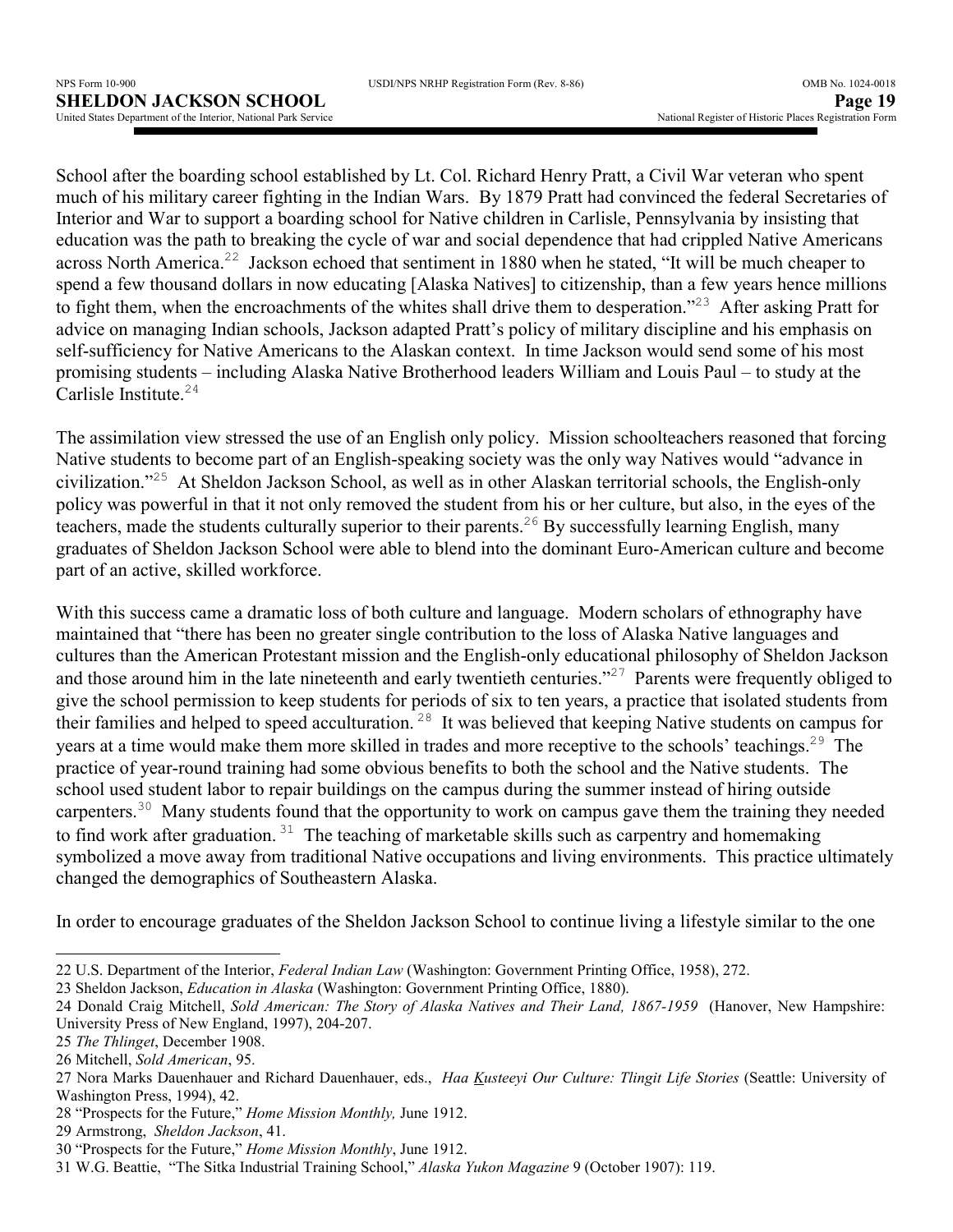created on campus, students were encouraged to marry each other and build "American-style" cottages. These cottages were built close to the school. The Presbyterian Board of Home Missions made this practice possible by establishing a revolving-loan fund. Eight houses were initially built, and soon a community center, cottage band, and basketball team were added. *Home Mission Monthly* praised the cottage village as a testimonial to the success of the school.<sup>32</sup> Ultimately, the school also influenced the population of Sitka, as the missionaries encouraged the Natives in the Indian village to build single-family housing as well. Living in American style housing was considered to be another avenue by which the Native people would become "civilized."<sup>33</sup>

Reverend Sheldon Jackson and his fellow Presbyterians endeavored to create a new Native at Sheldon Jackson School, one separate from and superior to the residents of Native communities that the students had left behind. Graduates of Sheldon Jackson School, however, soon returned to their communities, cultivating major economic and social change among the Natives of Southeast Alaska. One major agent of that change was the Alaska Native Brotherhood (ANB), a self-improvement society established by graduates of Sheldon Jackson School. Founded in 1912, the ANB has its origins in the assimilationist teachings of the school's educators who encouraged students to form church-affiliated social groups. One such group of sixty earnest souls, calling themselves the New Covenant Legion, actively condemned liquor, dancing, and "heathen" customs.<sup>34</sup> Although the New Covenant Legion was an ostensibly religious organization, its political implications were not lost on the Native students.<sup>35</sup> A white-only social club of pioneers and businessmen known as the Arctic Brotherhood offered a second model for Native political organization when in 1906 the group successfully lobbied Congress to provide Alaska with a representative to the U.S. House of Representatives. Driven by a desire to claim similar victories for Alaska Natives, ANB founders imitated the Arctic Brotherhood's system of local chapters or "camps" and added political activism to their platform of moral living and voluntary assimilation. By 1925 nearly every village in Southeast Alaska had an ANB Camp, and each year members of the local camps held a convention in Sitka called a Grand Camp.<sup>36</sup> ANB leaders went on to fight for the legal rights of Native Alaskans, obtaining a conditional citizenship in 1915, self-government for Southeast villages, and a representative in the territorial house of representatives in the person of William Paul. [See the 1972 National Historic Landmark nomination of Sitka's ANB Hall for additional information about the Alaska Native Brotherhood.]

### **Comparison with other NHL Schools**

Sheldon Jackson School can be compared with three other schools already designated as National Historic Landmarks: Wheelock Academy of Oklahoma, Haskell Institute of Kansas, and Carlisle Institute of Pennsylvania. What sets Sheldon Jackson apart from these other schools is that it was privately owned, funded and had a religious orientation by the Presbyterian Board of Home Missions. In 1842 the Choctaw Nation founded the Wheelock Academy to speed the Indians' adaptation to the dominant white culture, a policy based on the conviction that survival depended on emulation. The example of the Wheelock Academy differs from that of Sheldon Jackson School in that the Academy was an Indian institution rather than one introduced by outside interests. The Haskell Institute was the first large off-reservation boarding school for Indian students established by the Federal government. By 1900 the Bureau of Indian Affairs was operating twenty-five similar

 $\overline{\phantom{a}}$ 

<sup>32 &</sup>quot;Editorial Notes," *Home Mission Monthly*, October 1920.

<sup>33</sup> Alison K. Hoagland, *Buildings of Alaska* (New York: Oxford University Press, 1993), 56.

<sup>34</sup> *The Thlinget,* November 1908.

<sup>35</sup> Philip Drucker, *The Native Brotherhoods: Modern Intertribal Organizations of the Northwest Coast* (Washington: Government Printing Office, 1958), 17.

<sup>36 &</sup>quot;The Alaska Native Brotherhood," *Home Mission Monthly,* October 1929.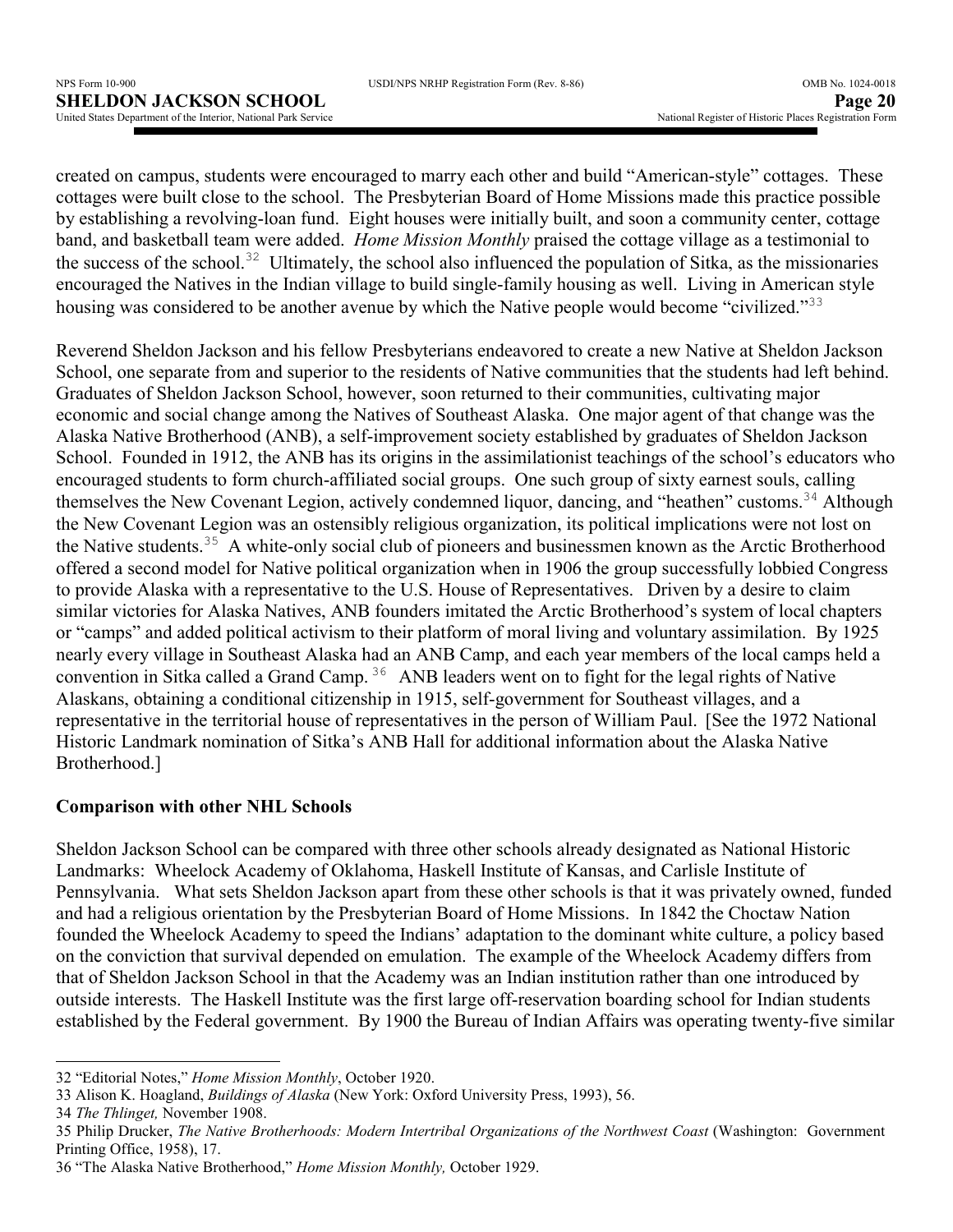schools for Indian tribes. Haskell Institute differs from Sheldon Jackson School in that it was founded and funded by the United States government. Unlike Sheldon Jackson School, Haskell Institute has lost much of its architectural integrity. The Carlisle Institute is the most similar to Sheldon Jackson School, which is no surprise given that Sheldon Jackson requested advice from Richard Henry Pratt, founder of Carlisle Institute, when Jackson was planning to establish the Alaskan school.<sup>37</sup> Carlisle Institute was the earliest of the federal Indian schools – U.S. troops still battled tribes in the West when Carlisle Institute was founded – and it served as model and inspiration for many similar schools across the country. Both Sheldon Jackson School and Carlisle Institute were founded by charismatic reformers – one a Presbyterian minister and the other an Army veteran. Both schools emphasized manual trades as a means of economic survival for Native peoples. And, Jackson and Pratt pressed their students to abandon traditional ways in order to speed their assimilation into Euro-American culture. Several factors distinguish Sheldon Jackson School from Pratt's Carlisle Institute: Sheldon Jackson School was a mission school supported by private funds, rather than as a government funded project; the school had a religious orientation compared to the Carlisle military style, and rather than existing as an insular academy, Sheldon Jackson School played an important role in the life of the surrounding community. On a larger scale, Jackson and the graduates of Sheldon Jackson School promoted a Presbyterian philosophy of civilized Indians, which permanently altered the social and political lives of Native people.

 $\overline{a}$ 

<sup>37</sup> Mitchell, *Sold American,* 203.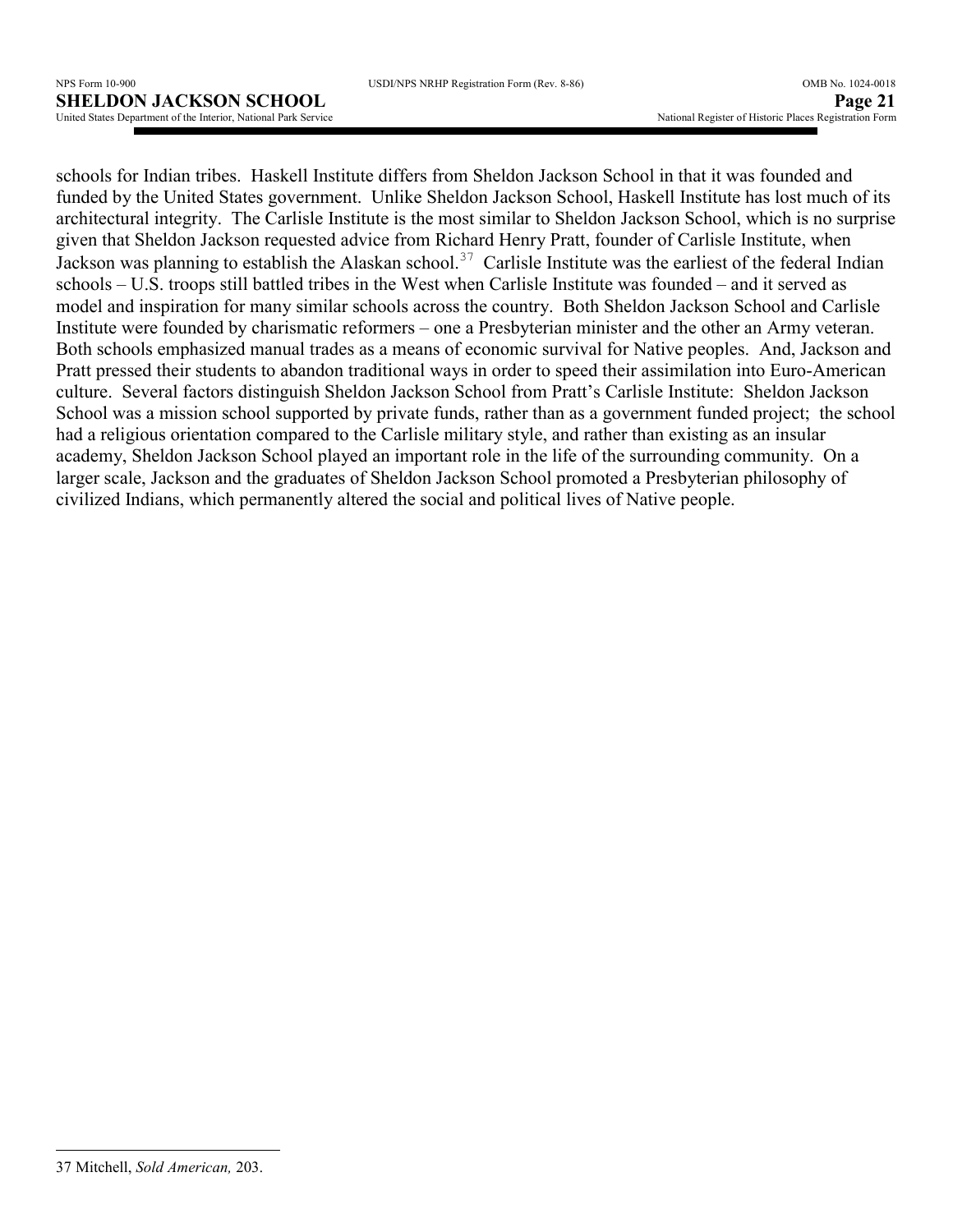### **9. MAJOR BIBLIOGRAPHICAL REFERENCES**

Andrews, C.L. *The Story of Sitka: The Historic Outpost of the Northwest Coast, The Chief Factory of the Russian American Company*. Seattle: Shorey Book Store, 1965.

Antonson, Joan M. and William S. Hanable. *Administrative History of Sitka National Historical Park*. Anchorage: National Park Service, 1987.

Armstrong, Neal A. "Sheldon Jackson Scenes: A Documentary History of Sheldon Jackson Junior College, Sitka, Alaska 1878-1967." George Peabody College for Teachers, August 1967.

Beattie, W.G. "The Sitka Industrial Training School." *Alaska Yukon Magazine* 9 (October 1907): 119.

Bonner, Evelyn K. "Sheldon Jackson College Progressing into the Future: A Report to the Administration of Sheldon Jackson College Sitka, Alaska." Submitted 26 October 1995, Sheldon Jackson School Library.

Carlton, Rosemary. *Sheldon Jackson, The Collector.* Juneau, AK: Alaska State Museums, 1999.

"City and Borough of Sitka Comprehensive Development Plan." Prepared by the Planning Department, City and Borough of Sitka, November 1976.

Crittenden, Edwin B. "The Architecture of the Sheldon Jackson College Campus." Sitka: Sheldon Jackson College Press, 1991.

Dauenhauer, Nora Marks and Richard Dauenhauer, eds., *Haa Kusteeyi Our Culture: Tlingit Life Stories.* Seattle: University of Washington Press, 1994.

DeArmond, Robert N. *Sitka Chronology 1867-1987*. Sitka: Sitka Historical Society, 1993. ------. *Raven Town: aka Sitka*. Sitka: Arrowhead Press, 1993.

Denslow, Stuart. August 5, 1998, 801 Lincoln Street, Sitka, AK 99835 [interview].

Donnelly, Florence. August 10, 1998, Anchorage, AK 99503 [interview].

Drucker, Philip. *The Native Brotherhoods: Modern Intertribal Organizations of the Northwest Coast*. Washington: Government Printing Office, 1958.

*Education in Sitka*. Sheldon Jackson College Special Collections.

Gale, Beverly. [article] Sheldon Jackson School Library Archives Box. [805.115 #1].

Historic American Buildings Survey. "Richard H. Allen Memorial (Allen Auditorium)," 1997.

Hoagland, Alison K. *Buildings of Alaska*. New York: Oxford University Press, 1993.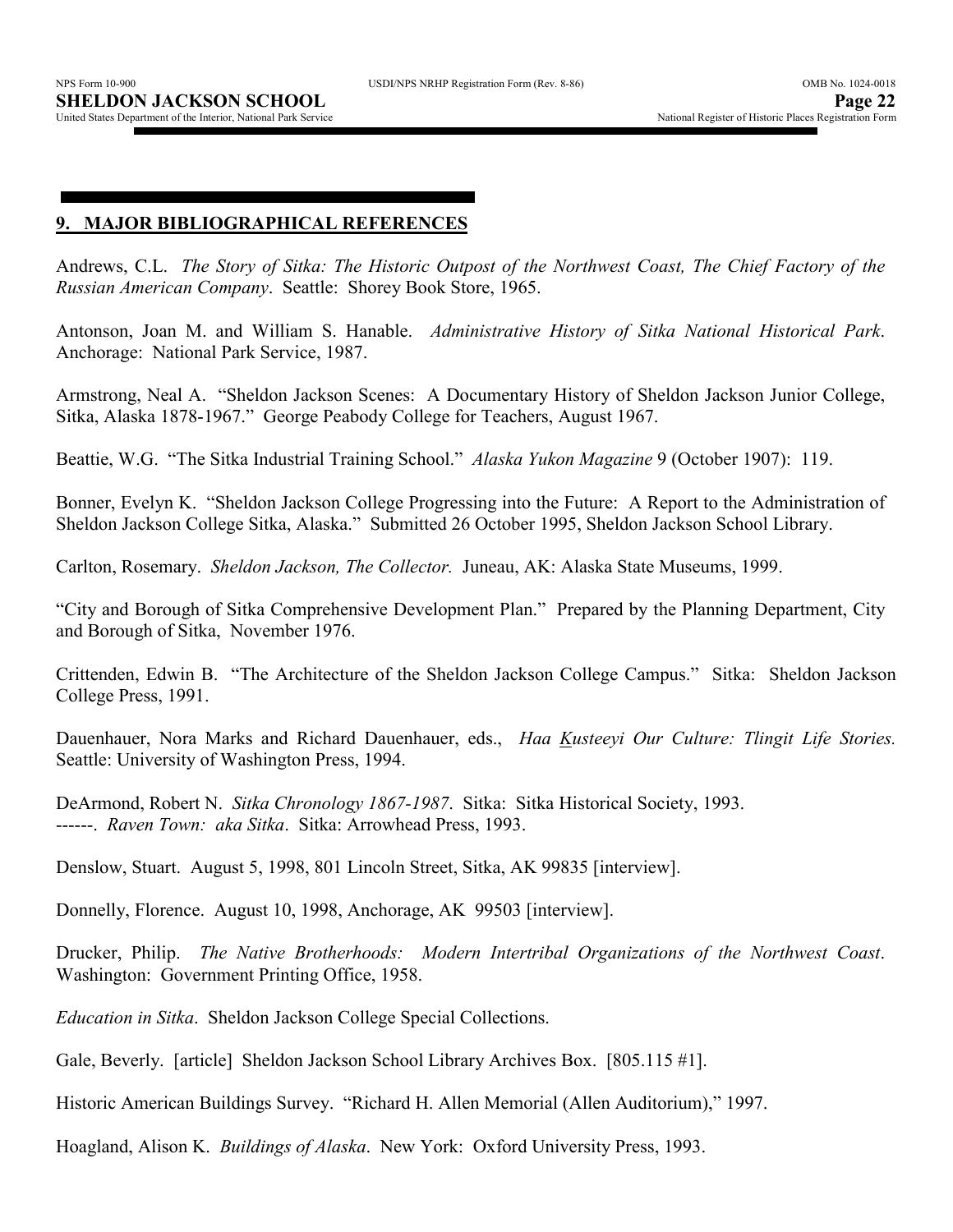| USDI/NPS NRHP Registration Form (Rev. 8-86) |  |  |  |
|---------------------------------------------|--|--|--|
|                                             |  |  |  |

*Home Mission Monthly*, Presbyterian Board of Home Missions. Oct. 1907, June 1912, Oct. 1920, Oct. 1929.

Jackson, Sheldon. *Education in Alaska*. Washington: Government Printing Office, 1880.

Ludlow and Peabody. "Specifications of Material to be Furnished and Labor to be Performed in Erecting Sheldon Jackson College at Sitka, Alaska for Presbyterian Board of Home Missions." New York: Ludlow and Peabody Architects, 1910. Sheldon Jackson School Library Archives.

Mayberry, Genevieve. *Sheldon Jackson Junior College: An Intimate History*. Sitka: Sheldon Jackson College Press, 1953.

McClintock, Eva, ed. *Life in Alaska: Letters of Mrs. Eugene S. Willard*. Philadelphia: Presbyterian Board of Publications, [ca. 1884].

Mitchell, Donarld Craig. *Sold American: The Story of Alaska Natives and Their Land, 1867-1959*. Hanover, NH: University Press of New England, 1997.

National Register of Historic Places Inventory—Nomination Form, "Sheldon Jackson College Campus Quadrangle." Draft prepared by Alfred Mongin, State of Alaska, Alaska Division of Parks, Office of History and Archaeology, Revised February 1979.

*New York Times,* Obituary of Charles S. Peabody*,* 12 September 1935.

*New York Times,* Obituary of William Orr Ludlow, 22 January 1954.

Poulson, Thad. August 5, 1998, Sitka, AK 99835 [interview].

Ricketts, Nancy. "Earliest History of Sage Building." Sheldon Jackson School Archives, 1995.

Roppel, Pat. "The Buildings on Sheldon Jackson College Campus." Sheldon Jackson School Archives, 1988.

*Sheldon Jackson School Annual Reports 1920-1945*. Sheldon Jackson School Library Archives.

*Sheldon Jackson College Buildings and Grounds Appraisal 1935-1948*. Sheldon Jackson School Library Archives [Box 813 (1) #1].

*Sheldon Jackson College Campus Historic Inventory 1984/85*. CCC Architects. Anchorage, AK.

Stratton, Dr. Orin R. "Sheldon Jackson College: Background and History." Sheldon Jackson School Archives, February 1969.

*The Thlinget*, Sheldon Jackson School. May 1909, Sept. 1909, Jan. 1910, March 1910, May 1910, Aug. 1910, Sept. 1910, Nov. 1910, Feb. 1911, April 1911, Nov. 1911, Dec. 1911.

U.S. Department of the Interior. *Federal Indian Law.* Washington: Government Printing Office, 1958.

*Verstovian,* Sheldon Jackson School. May 1943, Feb. 1946, Sept. 1947, April 1948.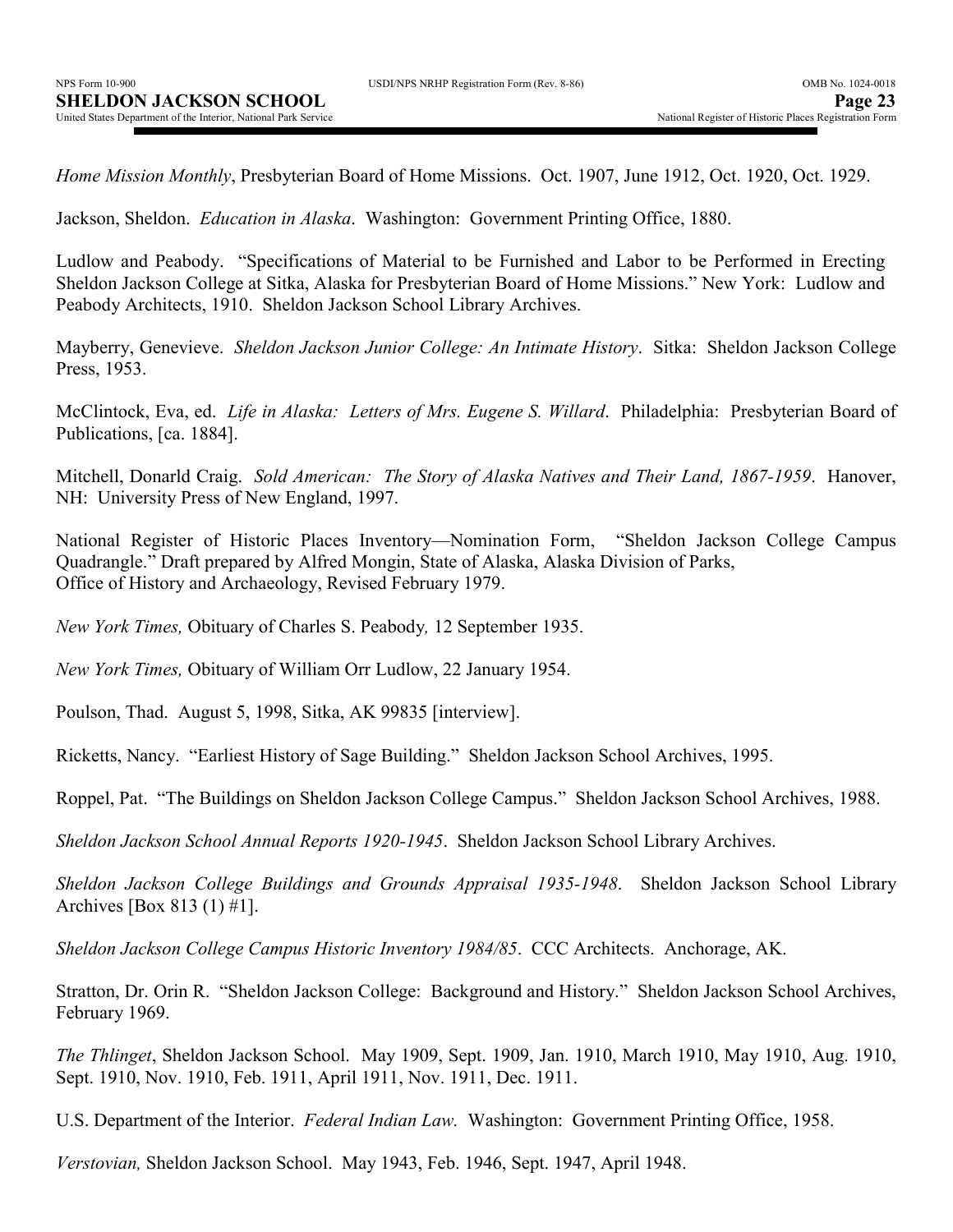|  | USDI/NPS NRHP Registration Form (Rev. 8-86) |  |  |
|--|---------------------------------------------|--|--|
|  |                                             |  |  |

Wyatt, Victoria, "Female Native Teachers in Southeast Alaska: Sarah Dickinson, Tillie Paul, and Frances Willard," in *Between Indian and White Worlds: the Cultural broker*, edited by Margaret Connell Szasz. Norman: University of Oklahoma Press, 1994.

Yaw, W. Leslie. *Sixty Years in Sitka with Sheldon Jackson School and College.* Sitka: Sheldon Jackson College Press, 1985.

Previous documentation on file:

- Preliminary Determination of Individual Listing (36 CFR 67) has been requested.
- Previously Listed in the National Register.
- X Previously Determined Eligible by the National Register Sheldon Jackson Museum (AKSHPO) Designated a National Historic Landmark.
- $X$  Recorded by Historic American Buildings Survey: # AK 105A (NPS)
- Recorded by Historic American Engineering Record: #

Primary Location of Additional Data:

- State Historic Preservation Office
- Other State Agency
- Federal Agency
- Local Government
- University
- X Other (Specify Repository): Sheldon Jackson Archives, Sitka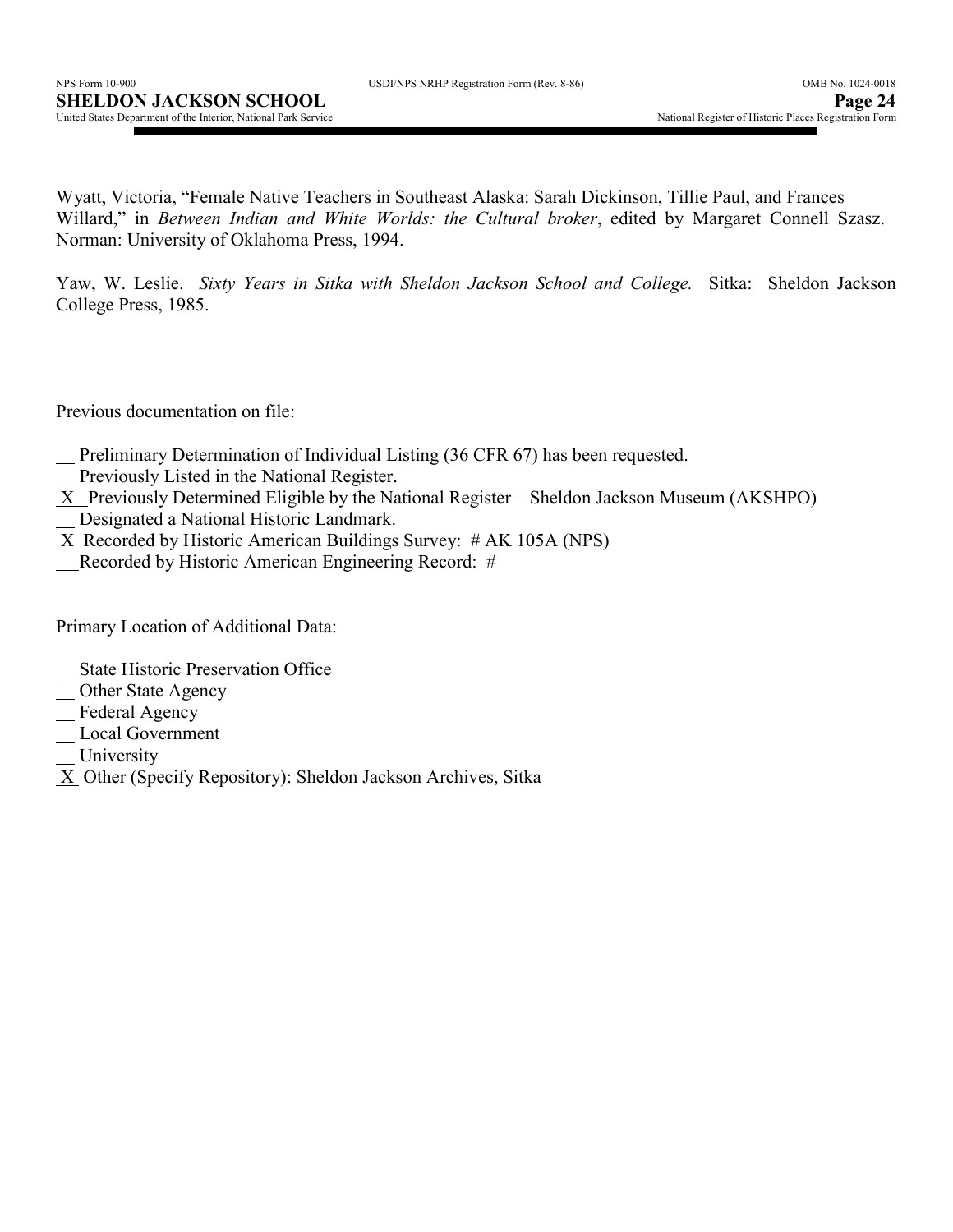## **10. GEOGRAPHICAL DATA**

Acreage of Property: Approximately 13 acres

| <b>UTM References:</b> |         | Zone 8 |          |
|------------------------|---------|--------|----------|
|                        | Easting |        | Northing |
| A                      | 480348  |        | 6323078  |
| B                      | 480463  |        | 6323060  |
| $\mathcal{C}$          | 480608  |        | 6322972  |
| D                      | 480586  |        | 6322787  |
| E                      | 480480  |        | 6322749  |
| F                      | 480357  |        | 6322933  |
| G                      | 480364  |        | 6322990  |
| H                      | 480341  |        | 6323005  |

Verbal Boundary Description:

As indicated on "Boundary Sketch Map," the boundaries for the Sheldon Jackson School National Historic Landmark begin at the southwestern corner of the campus, at the corner of Lincoln Street and Jeff Davis Street, continue north along the eastern edge of Jeff Davis Street approximately forty-six feet, then west across Jeff Davis Street along the southern property line of Houk House, continuing west until reaching the eastern border of West Cottage's property. From there, the boundary extends due south and then west along Lincoln Street to encompass the whole of West Cottage's property; continue north along the western edge of West Cottage's and North Cottage's western boundary. From the northwestern corner of North Cottage's property across Jeff Davis Street to John G. Brady Drive, the boundary extends in a straight line between these two points. Continuing east along the southern edge of John G. Brady Drive, then south on College Drive, then southeast on Hillcrest Drive until the end of the road at the tree line; continue due south along the western border of the mature tree line to Lincoln Street. From there, the boundary continues west along the northern edge of Lincoln Street until reaching the eastern edge of the Sawmill; crossing Lincoln Street and south along the eastern edge of the Sawmill, the boundary continues along the rocky outcropping to the south of the Sawmill and to the south and west of the Sage Building. The boundary then continues north back across Lincoln Street, and continues west along the northern edge of Lincoln Street until reaching the corner of Lincoln Street and Jeff Davis Street.

### **Boundary Justification**

The boundaries of this nomination are part and parcel of the Board of Home Missions plot from 1882, originally staked by Rev. John G. Brady and commissioned by Reverend Sheldon Jackson. The boundaries are drawn so as to include all the significant buildings and the quadrangle on Sheldon Jackson College Campus, encompassing the buildings of the central quadrangle from Ludlow and Peabody's 1910-1911 plan as well as three other lots.

Within these boundaries is the Sheldon Jackson Museum subdivision, Lot A, that is owned by Alaska State Museums and is already listed on the National Register of Historic Places.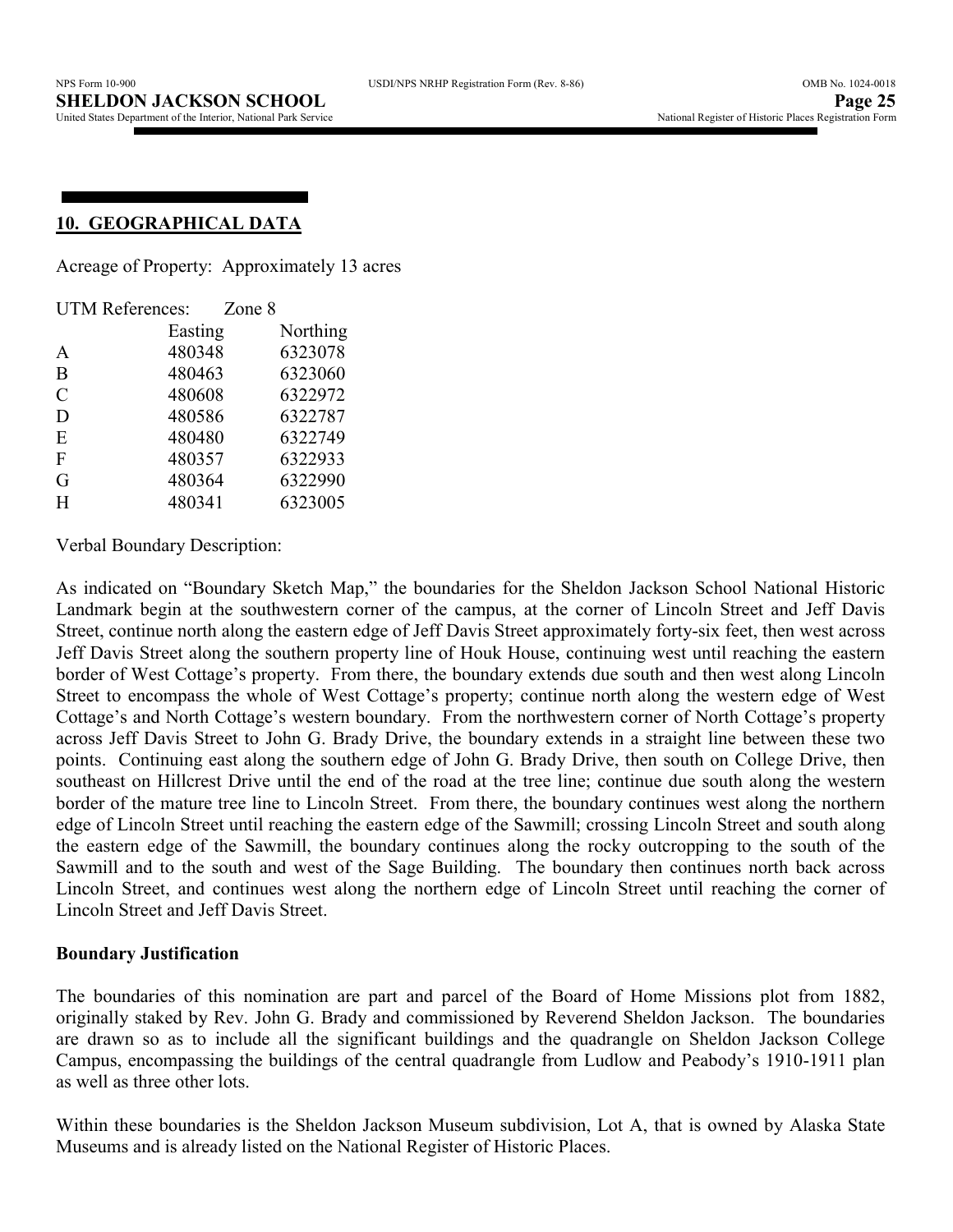## **11. FORM PREPARED BY**

**College** 

- Name/Title: Janet Clemens, Historian Chris Allan, Historian Linda Cook, Historian Heidi Siegel, Historian Intern Amanda Zeman, Historian Intern
- Telephone: Janet Clemens: (907) 257-2458
- Date: February 9, 2001
- Edited by: Patty Henry National Historic Landmarks Survey National Park Service P.O. Box 37127, Suite 310 Washington, DC 20013-7127
- Telephone: 202/343-8163

### DESIGNATED A NATIONAL HISTORIC LANDMARK ON AUGUST 7, 2001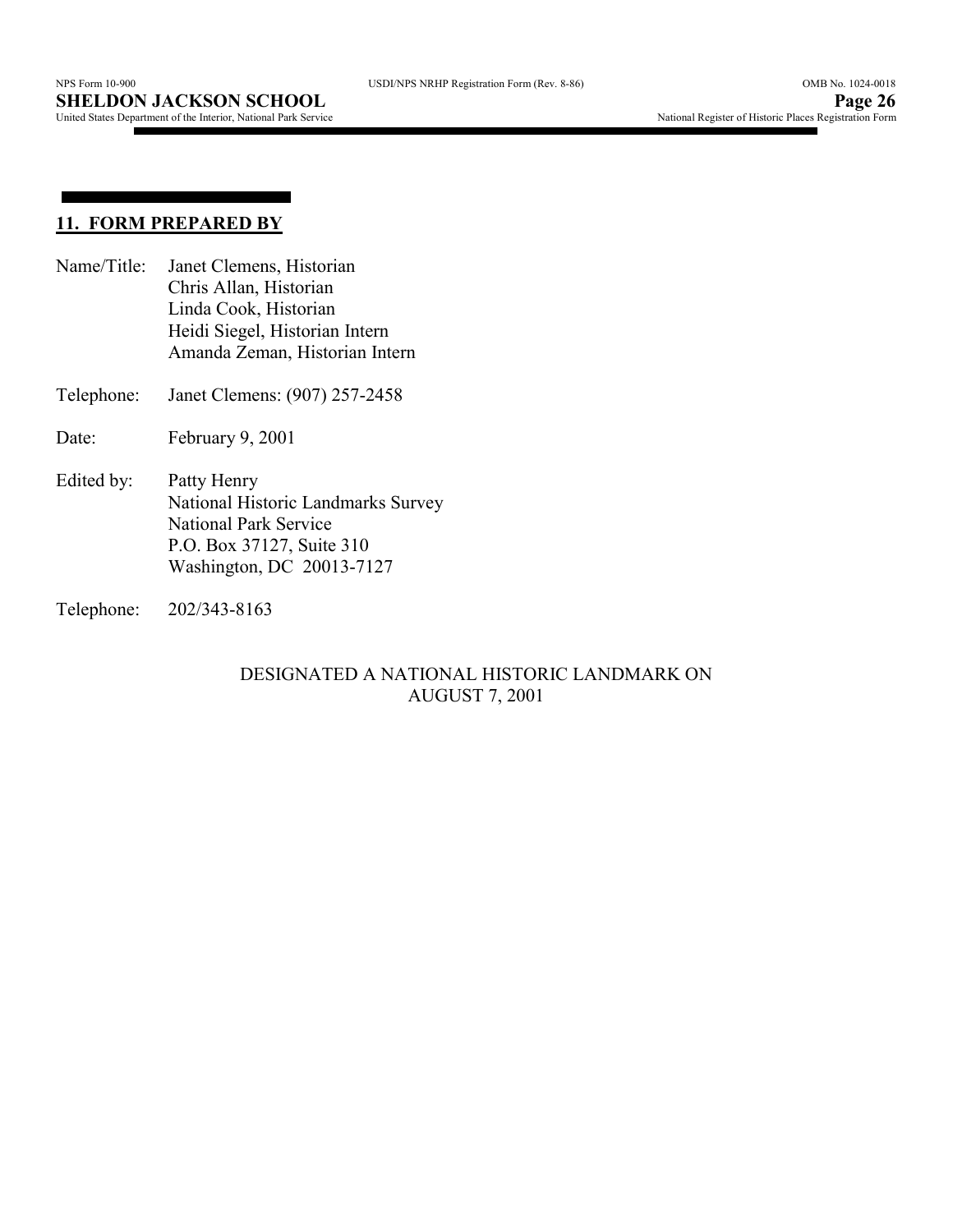## **PHOTOGRAPHS**

- 1. Sheldon Jackson School (left to right) Richard H. Allen Memorial, Whitmore Hall, the Power Plant and Laundry building chimney, and Fraser Hall Sitka, Alaska Photographer unknown Looking north from Lincoln Street across the quadrangle 1940s
- 2. Sheldon Jackson School Richard H. Allen Memorial Sitka, Alaska Photographer unknown Looking north August 28, 1935
- 3. Sheldon Jackson School Left to right Whitmore Hall, Power Plant and Laundry, Fraser Hall Sitka, Alaska Amanda Zeman Looking northeast July 2, 1998
- 4. Sheldon Jackson School (left to right) North Pacific Hall, Richard H. Allen Memorial, Whitmore Hall Sitka, Alaska Jet Lowe Looking north across the quadrangle Summer 2000
- 5. Sheldon Jackson School Richard H. Allen Memorial and North Pacific Hall to the left Sitka, Alaska Jet Lowe Looking northwest Summer 2000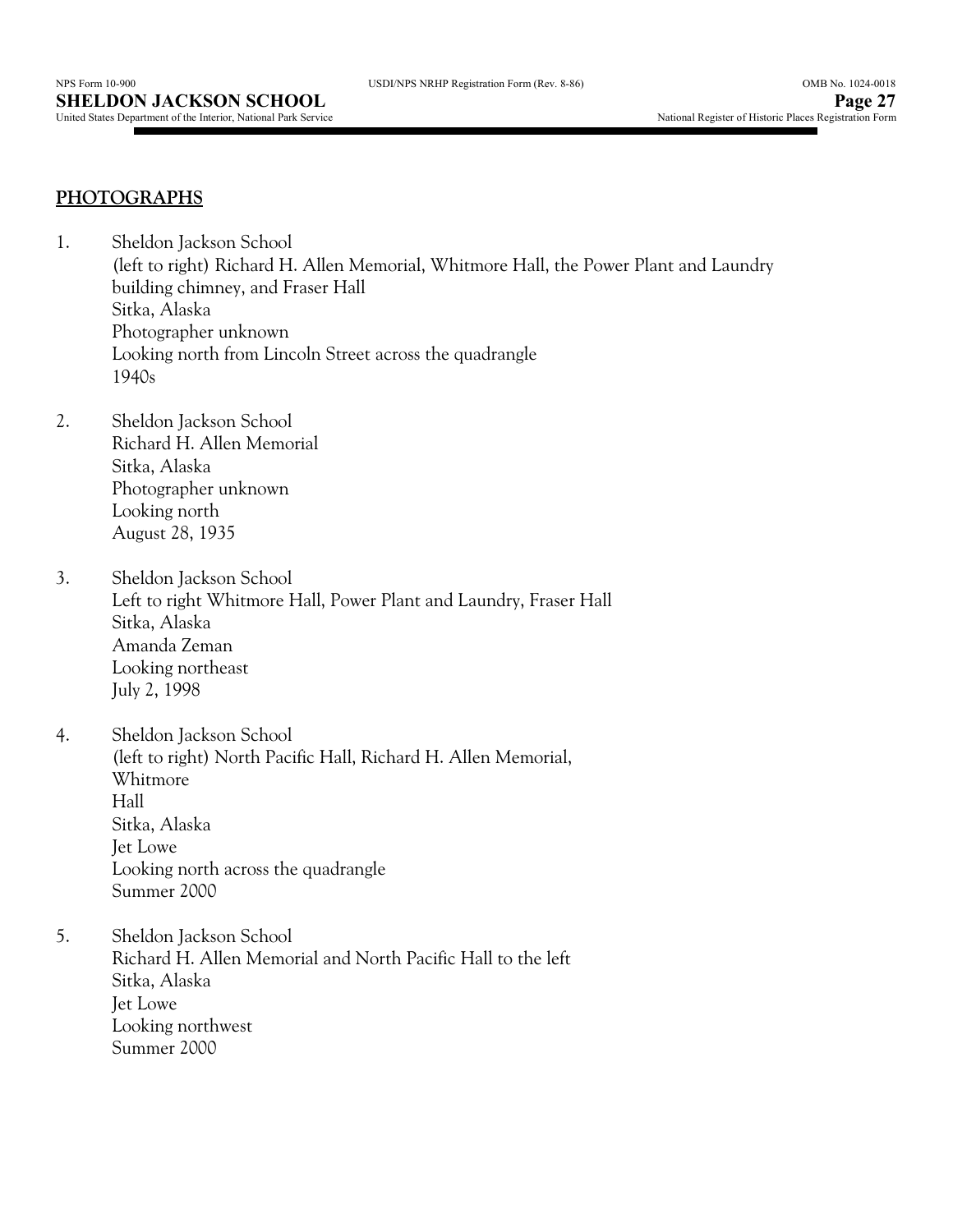- 6. Sheldon Jackson School Left foreground is Fraser Hall,(right to left) Whitmore Hall, Stevenson Hall, Houk House Sitka, Alaska Jet Lowe Looking west across the quadrangle Summer 2000
- 7. Sheldon Jackson School Whitmore Hall Sitka, Alaska Amanda Zeman Looking north July 2, 1998
- 8. Sheldon Jackson School North Pacific Hall Sitka, Alaska Amanda Zeman Looking north July 2, 1998
- 9. Sheldon Jackson School Stevenson Hall Sitka, Alaska Amanda Zeman Looking west July 2, 1998
- 10. Sheldon Jackson School Power Plant and Laundry with Whitmore Hall on the right Sitka, Alaska Amanda Zeman Looking southeast July 2, 1998

11. Sheldon Jackson School Houk House with West Cottage on the left Sitka, Alaska Amanda Zeman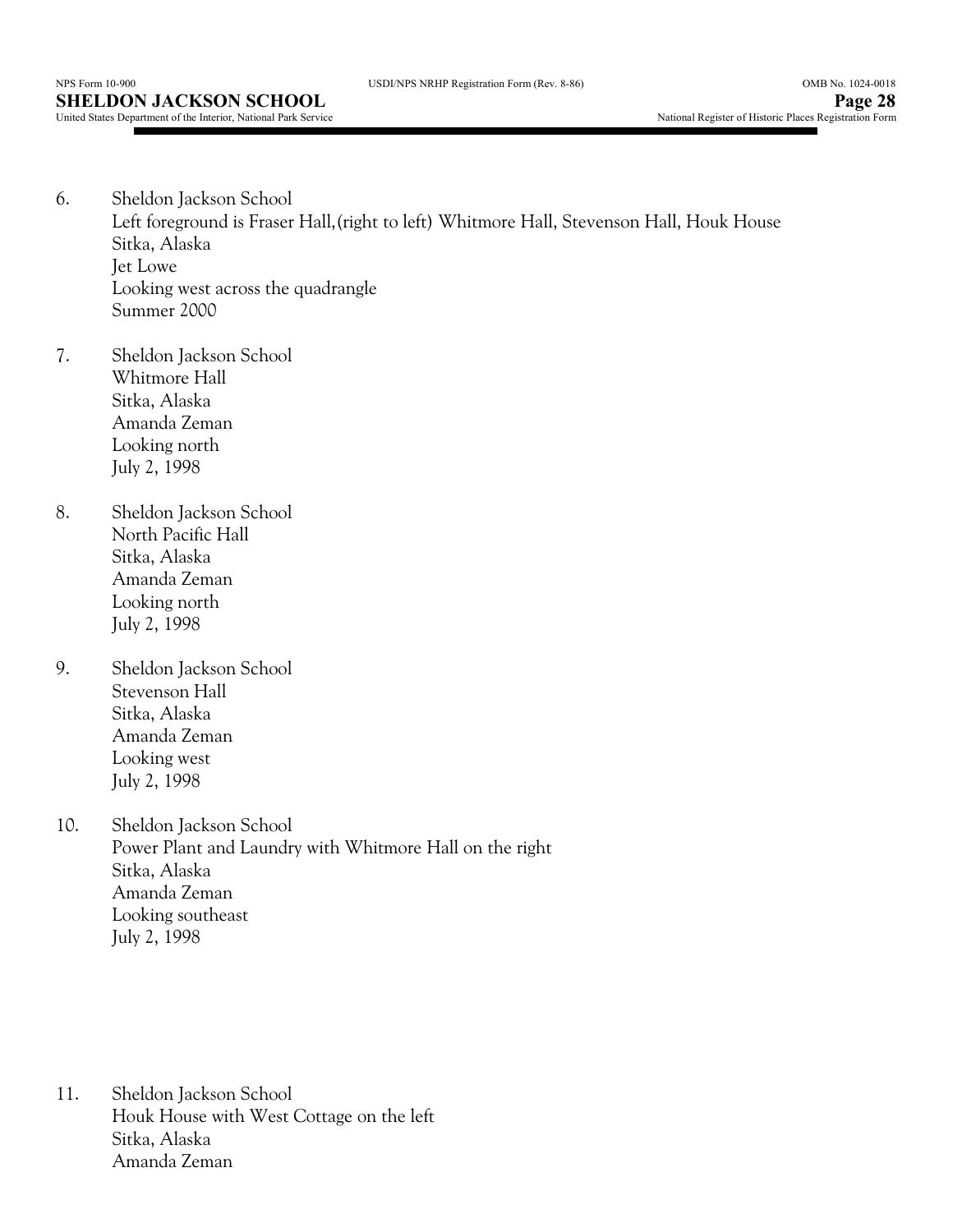Looking west July 2, 1998

- 12. Sheldon Jackson School North Cottage Sitka, Alaska Amanda Zeman Looking west July 2, 1998
- 13. Sheldon Jackson School West Cottage Sitka, Alaska Amanda Zeman Looking northwest July 2, 1998
- 14. Sheldon Jackson School Tillie Paul Manor Sitka, Alaska Amanda Zeman Looking northwest July 2, 1998
- 15. Sheldon Jackson School Sheldon Jackson Museum Sitka, Alaska Amanda Zeman Looking southeast July 2, 1998
- 16. Sheldon Jackson School Sage Building Sitka, Alaska Amanda Zeman Looking southeast July 2, 1998
- 17. Sheldon Jackson School Nancy Craig Cottage Sitka, Alaska Amanda Zeman Looking south July 2, 1998